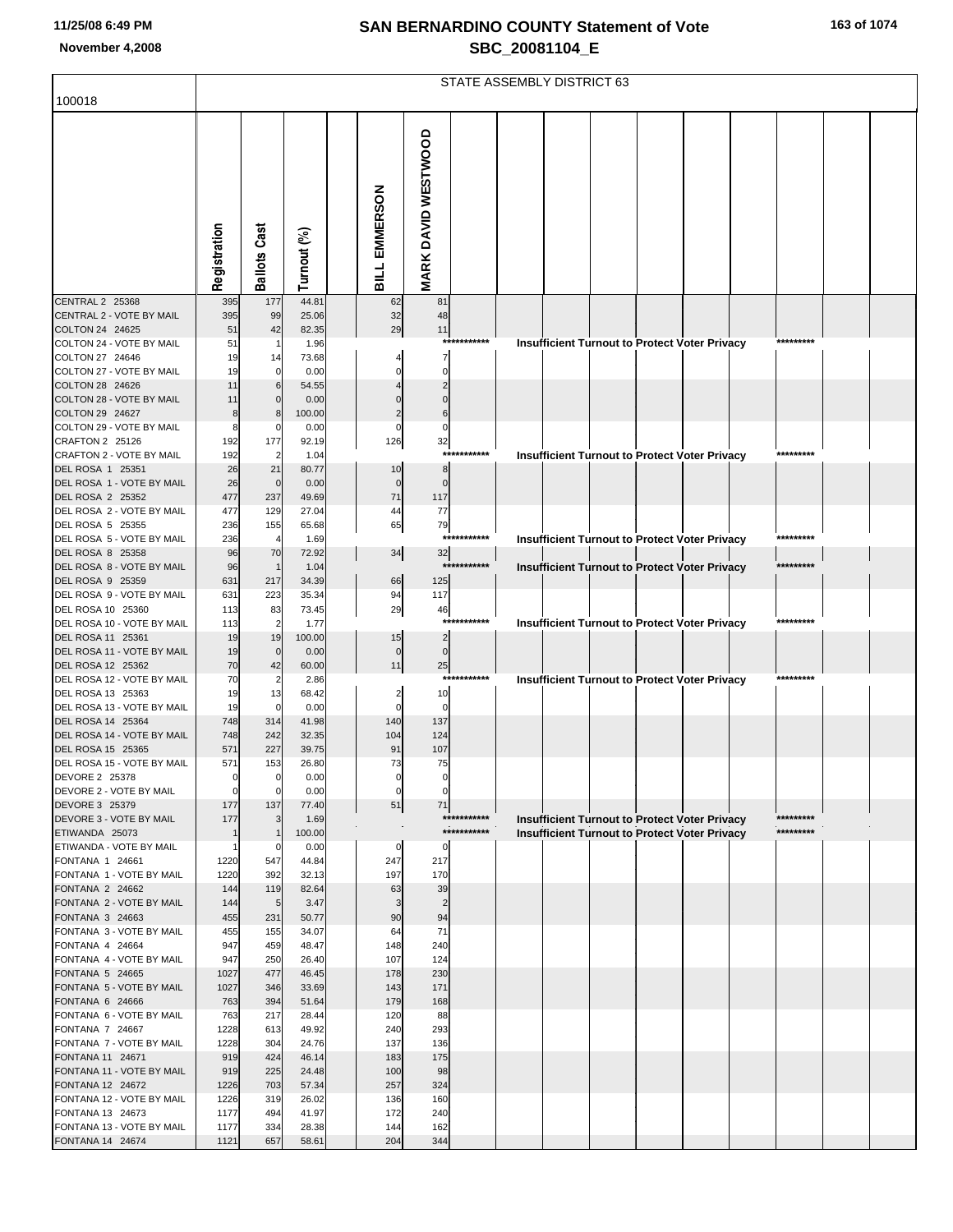|  |  |  |  | 164 of 1074 |
|--|--|--|--|-------------|
|--|--|--|--|-------------|

|                                                           |                            |                     |                |                      |                         |             | STATE ASSEMBLY DISTRICT 63 |  |                                               |           |  |
|-----------------------------------------------------------|----------------------------|---------------------|----------------|----------------------|-------------------------|-------------|----------------------------|--|-----------------------------------------------|-----------|--|
| 100018                                                    |                            |                     |                |                      |                         |             |                            |  |                                               |           |  |
|                                                           | Registration               | <b>Ballots Cast</b> | Turnout (%)    | BILL EMMERSON        | MARK DAVID WESTWOOD     |             |                            |  |                                               |           |  |
| FONTANA 14 - VOTE BY MAIL                                 | 1121                       | 284                 | 25.33          | 112                  | 154                     |             |                            |  |                                               |           |  |
| FONTANA 44 24693                                          | 818<br>818                 | 423                 | 51.71          | 211<br>99            | 166<br>111              |             |                            |  |                                               |           |  |
| FONTANA 44 - VOTE BY MAIL<br>FONTANA 46 24695             | 708                        | 226<br>477          | 27.63<br>67.37 | 184                  | 198                     |             |                            |  |                                               |           |  |
| FONTANA 46 - VOTE BY MAIL                                 | 708                        | 171                 | 24.15          | 64                   | 84                      |             |                            |  |                                               |           |  |
| FONTANA 49 24698                                          | 139                        | 70                  | 50.36          | 17                   | 43                      |             |                            |  |                                               |           |  |
| FONTANA 49 - VOTE BY MAIL                                 | 139                        |                     | 0.72           |                      | $***$<br>174            | *******     |                            |  | Insufficient Turnout to Protect Voter Privacy | ********* |  |
| FONTANA 50 24699<br>FONTANA 50 - VOTE BY MAIL             | 888<br>888                 | 372<br>298          | 41.89<br>33.56 | 151<br>167           | 110                     |             |                            |  |                                               |           |  |
| FONTANA 51 24700                                          | 850                        | 393                 | 46.24          | 160                  | 167                     |             |                            |  |                                               |           |  |
| FONTANA 51 - VOTE BY MAIL                                 | 850                        | 278                 | 32.71          | 106                  | 143                     |             |                            |  |                                               |           |  |
| FONTANA 52 24701                                          | $\Omega$                   | $\Omega$            | 0.00           | $\mathbf 0$          | 0                       |             |                            |  |                                               |           |  |
| FONTANA 52 - VOTE BY MAIL<br>FONTANA 54 24703             | $\Omega$<br>1478           | $\mathbf 0$<br>685  | 0.00<br>46.35  | $\mathbf{0}$<br>242  | $\Omega$<br>346         |             |                            |  |                                               |           |  |
| FONTANA 54 - VOTE BY MAIL                                 | 1478                       | 391                 | 26.45          | 165                  | 181                     |             |                            |  |                                               |           |  |
| FONTANA 70 24713                                          |                            |                     | 0.00           | O                    |                         |             |                            |  |                                               |           |  |
| FONTANA 70 - VOTE BY MAIL                                 |                            |                     | 0.00           |                      |                         |             |                            |  |                                               |           |  |
| FONTANA 71 24714                                          |                            |                     | 0.00           |                      |                         |             |                            |  |                                               |           |  |
| FONTANA 71 - VOTE BY MAIL<br>FONTANA 72 24715             |                            |                     | 0.00<br>0.00   |                      | $\Omega$                |             |                            |  |                                               |           |  |
| FONTANA 72 - VOTE BY MAIL                                 |                            |                     | 0.00           |                      |                         |             |                            |  |                                               |           |  |
| FONTANA 73 24716                                          |                            |                     | 0.00           |                      |                         |             |                            |  |                                               |           |  |
| FONTANA 73 - VOTE BY MAIL                                 |                            |                     | 0.00           |                      |                         |             |                            |  |                                               |           |  |
| FONTANA 74 24717<br>FONTANA 74 - VOTE BY MAIL             |                            |                     | 100.00<br>0.00 |                      |                         |             |                            |  |                                               |           |  |
| FONTANA 76 24718                                          |                            |                     | 0.00           |                      |                         |             |                            |  |                                               |           |  |
| FONTANA 76 - VOTE BY MAIL                                 |                            |                     | 0.00           |                      | $\Omega$                |             |                            |  |                                               |           |  |
| FONTANA 77 24719                                          |                            |                     | 0.00           | $\Omega$             | 0                       |             |                            |  |                                               |           |  |
| FONTANA 77 - VOTE BY MAIL<br>FONTANA 78 24720             | C<br>92                    | 62                  | 0.00<br>67.39  | 0<br>23              | 0<br>32                 |             |                            |  |                                               |           |  |
| FONTANA 78 - VOTE BY MAIL                                 | 92                         | $\mathfrak{p}$      | 2.17           |                      |                         | *********** |                            |  | Insufficient Turnout to Protect Voter Privacy | ********* |  |
| FONTANA 79 24721                                          | 14                         |                     | 50.00          | 3                    | $\overline{4}$          |             |                            |  |                                               |           |  |
| FONTANA 79 - VOTE BY MAIL                                 | 14                         | $\mathbf 0$         | 0.00           | $\pmb{0}$            | $\bf{0}$                |             |                            |  |                                               |           |  |
| FONTANA WEST 1 24745<br>FONTANA WEST 1 - VOTE BY N        | 684<br>684                 | 596<br>134          | 87.13<br>19.59 | 182<br>77            | 355<br>51               |             |                            |  |                                               |           |  |
| FONTANA WEST 7 24751                                      | 23                         | 8                   | 34.78          |                      | 6                       |             |                            |  |                                               |           |  |
| FONTANA WEST 7 - VOTE BY N                                | 23                         | $\mathbf 0$         | 0.00           |                      | $\mathbf 0$             |             |                            |  |                                               |           |  |
| FONTANA WEST 8 24752                                      | 39                         | 28                  | 71.79          | 8                    | 19                      |             |                            |  |                                               |           |  |
| FONTANA WEST 8 - VOTE BY N<br>FONTANA WEST 9 24753        | 39<br>772                  | $\mathbf 0$<br>100  | 0.00<br>12.95  | $\pmb{0}$<br>34      | $\pmb{0}$<br>50         |             |                            |  |                                               |           |  |
| FONTANA WEST 9 - VOTE BY N                                | 772                        | 111                 | 14.38          | 37                   | 69                      |             |                            |  |                                               |           |  |
| FONTANA WEST 11 24755                                     | 19                         | 11                  | 57.89          | 3                    | 8                       |             |                            |  |                                               |           |  |
| FONTANA WEST 11 - VOTE BY I                               | 19                         | $\mathbf 0$         | 0.00           |                      | $\Omega$                |             |                            |  |                                               |           |  |
| FONTANA WEST 12 24756<br>FONTANA WEST 12 - VOTE BY I      | $\mathbf 0$<br>$\mathbf 0$ | $\Omega$<br>0       | 0.00<br>0.00   | $\Omega$<br>$\Omega$ | $\Omega$<br>$\mathbf 0$ |             |                            |  |                                               |           |  |
| FONTANA WEST 13 24757                                     | C                          |                     | 0.00           |                      | 0                       |             |                            |  |                                               |           |  |
| FONTANA WEST 13 - VOTE BY I                               | $\Omega$                   |                     | 0.00           |                      |                         |             |                            |  |                                               |           |  |
| FONTANA WEST 14 24758                                     |                            | $\Omega$            | 0.00           |                      |                         |             |                            |  |                                               |           |  |
| FONTANA WEST 14 - VOTE BY I<br>FONTANA WEST 15 24759      | $\Omega$                   | $\Omega$            | 0.00<br>0.00   | $\Omega$             | $\mathbf 0$             |             |                            |  |                                               |           |  |
| FONTANA WEST 15 - VOTE BY I                               | $\mathbf 0$                | $\Omega$            | 0.00           | $\mathbf 0$          | $\mathbf 0$             |             |                            |  |                                               |           |  |
| GRAND TERRACE 1 24761                                     | 1039                       | 457                 | 43.98          | 154                  | 208                     |             |                            |  |                                               |           |  |
| <b>GRAND TERRACE 1 - VOTE BY</b>                          | 1039                       | 246                 | 23.68          | 83                   | 126                     |             |                            |  |                                               |           |  |
| GRAND TERRACE 2 24762                                     | 916                        | 314                 | 34.28          | 161                  | 121                     |             |                            |  |                                               |           |  |
| <b>GRAND TERRACE 2 - VOTE BY</b><br>GRAND TERRACE 3 24763 | 916<br>1073                | 316<br>653          | 34.50<br>60.86 | 171<br>344           | 112<br>231              |             |                            |  |                                               |           |  |
| <b>GRAND TERRACE 3 - VOTE BY</b>                          | 1073                       | 392                 | 36.53          | 240                  | 129                     |             |                            |  |                                               |           |  |
| GRAND TERRACE 4 24764                                     | 1166                       | 531                 | 45.54          | 234                  | 238                     |             |                            |  |                                               |           |  |
| <b>GRAND TERRACE 4 - VOTE BY</b>                          | 1166                       | 345                 | 29.59          | 170                  | 148                     |             |                            |  |                                               |           |  |
| GRAND TERRACE 5 24765<br><b>GRAND TERRACE 5 - VOTE BY</b> | 923<br>923                 | 497<br>311          | 53.85<br>33.69 | 242<br>169           | 189<br>118              |             |                            |  |                                               |           |  |
|                                                           |                            |                     |                |                      |                         |             |                            |  |                                               |           |  |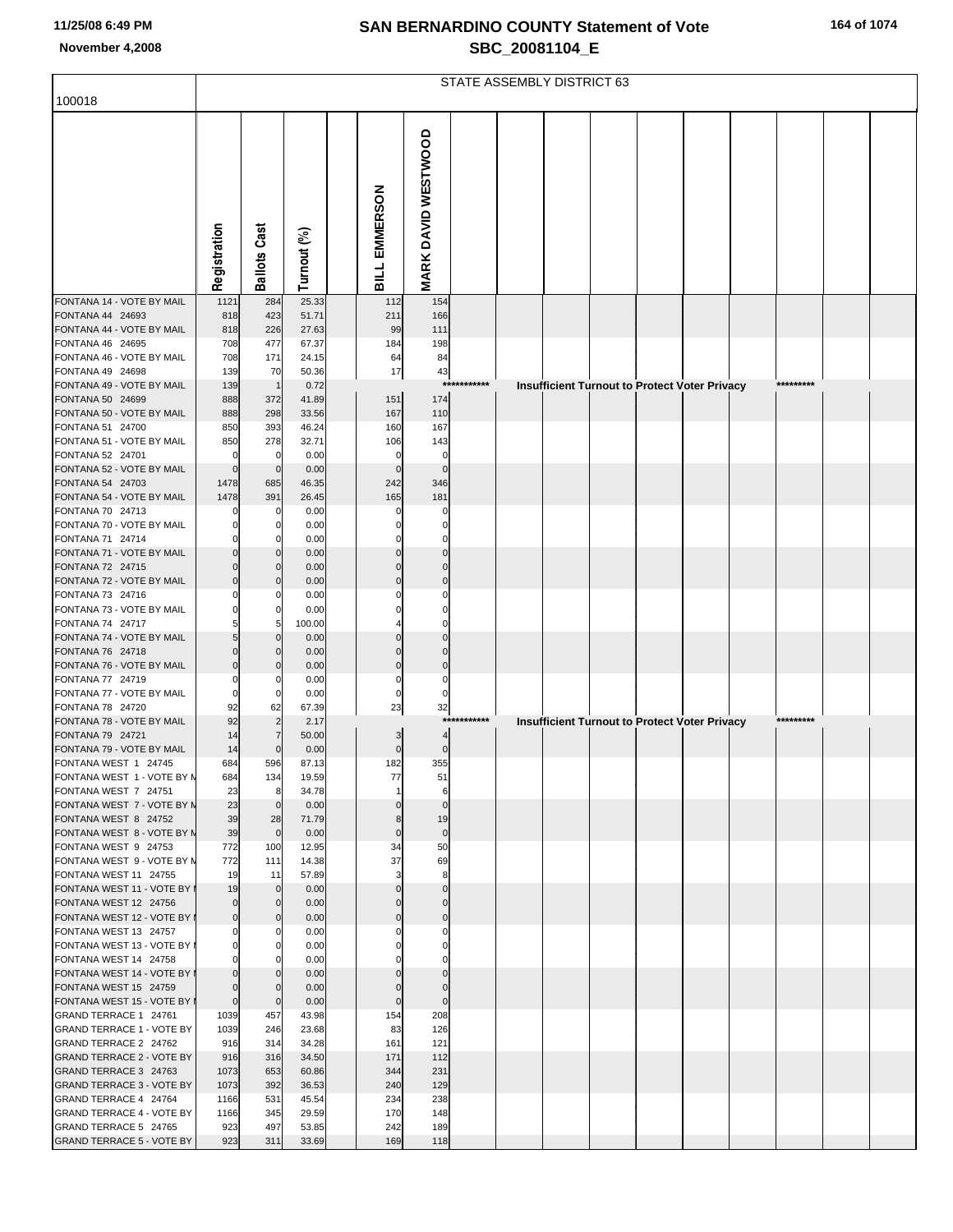|                                                      |              | STATE ASSEMBLY DISTRICT 63 |                |  |                   |                     |             |  |  |  |                                                      |  |           |  |  |
|------------------------------------------------------|--------------|----------------------------|----------------|--|-------------------|---------------------|-------------|--|--|--|------------------------------------------------------|--|-----------|--|--|
| 100018                                               |              |                            |                |  |                   |                     |             |  |  |  |                                                      |  |           |  |  |
|                                                      |              |                            |                |  |                   |                     |             |  |  |  |                                                      |  |           |  |  |
|                                                      |              |                            |                |  |                   |                     |             |  |  |  |                                                      |  |           |  |  |
|                                                      |              |                            |                |  |                   | MARK DAVID WESTWOOD |             |  |  |  |                                                      |  |           |  |  |
|                                                      |              |                            |                |  |                   |                     |             |  |  |  |                                                      |  |           |  |  |
|                                                      |              |                            |                |  |                   |                     |             |  |  |  |                                                      |  |           |  |  |
|                                                      |              |                            |                |  |                   |                     |             |  |  |  |                                                      |  |           |  |  |
|                                                      |              |                            |                |  |                   |                     |             |  |  |  |                                                      |  |           |  |  |
|                                                      |              |                            |                |  |                   |                     |             |  |  |  |                                                      |  |           |  |  |
|                                                      |              |                            |                |  |                   |                     |             |  |  |  |                                                      |  |           |  |  |
|                                                      | Registration | <b>Ballots Cast</b>        | Turnout (%)    |  | BILL EMMERSON     |                     |             |  |  |  |                                                      |  |           |  |  |
|                                                      |              |                            |                |  |                   |                     |             |  |  |  |                                                      |  |           |  |  |
| GRAND TERRACE 6 24766                                | 1322         | 622                        | 47.05          |  | 320               | 223                 |             |  |  |  |                                                      |  |           |  |  |
| <b>GRAND TERRACE 6 - VOTE BY</b><br>HIGHLAND 2 24839 | 1322<br>1026 | 394<br>308                 | 29.80<br>30.02 |  | 215<br>102        | 154<br>178          |             |  |  |  |                                                      |  |           |  |  |
| HIGHLAND 2 - VOTE BY MAIL                            | 1026         | 199                        | 19.40          |  | 71                | 117                 |             |  |  |  |                                                      |  |           |  |  |
| HIGHLAND 3 24840                                     | 1216         | 567                        | 46.63          |  | 209               | 279                 |             |  |  |  |                                                      |  |           |  |  |
| HIGHLAND 3 - VOTE BY MAIL                            | 1216         | 250                        | 20.56          |  | 119               | 113                 |             |  |  |  |                                                      |  |           |  |  |
| HIGHLAND 9 24846<br>HIGHLAND 9 - VOTE BY MAIL        | 1155         | 415                        | 35.93          |  | 103               | 262                 |             |  |  |  |                                                      |  |           |  |  |
| HIGHLAND 10 24847                                    | 1155<br>1326 | 248<br>459                 | 21.47<br>34.62 |  | 104<br>109        | 136<br>300          |             |  |  |  |                                                      |  |           |  |  |
| HIGHLAND 10 - VOTE BY MAIL                           | 1326         | 240                        | 18.10          |  | 73                | 145                 |             |  |  |  |                                                      |  |           |  |  |
| HIGHLAND 11 24848                                    | 1133         | 329                        | 29.04          |  | 93                | 192                 |             |  |  |  |                                                      |  |           |  |  |
| HIGHLAND 11 - VOTE BY MAIL                           | 1133         | 208                        | 18.36          |  | 59                | 134                 |             |  |  |  |                                                      |  |           |  |  |
| HIGHLAND 13 24849<br>HIGHLAND 13 - VOTE BY MAIL      | 871<br>871   | 342<br>176                 | 39.27<br>20.21 |  | 119<br>53         | 171<br>105          |             |  |  |  |                                                      |  |           |  |  |
| HIGHLAND 14 24850                                    | 1206         | 443                        | 36.73          |  | 164               | 203                 |             |  |  |  |                                                      |  |           |  |  |
| HIGHLAND 14 - VOTE BY MAIL                           | 1206         | 309                        | 25.62          |  | 114               | 169                 |             |  |  |  |                                                      |  |           |  |  |
| HIGHLAND 15 24851                                    | 1061         | 428                        | 40.34          |  | 119               | 246                 |             |  |  |  |                                                      |  |           |  |  |
| HIGHLAND 15 - VOTE BY MAIL                           | 1061         | 200                        | 18.85          |  | 65                | 117                 |             |  |  |  |                                                      |  |           |  |  |
| HIGHLAND 16 24852<br>HIGHLAND 16 - VOTE BY MAIL      | 1080<br>1080 | 433<br>264                 | 40.09<br>24.44 |  | 177<br>108        | 188<br>140          |             |  |  |  |                                                      |  |           |  |  |
| HIGHLAND 25 24861                                    | 387          | 192                        | 49.61          |  | 75                | 81                  |             |  |  |  |                                                      |  |           |  |  |
| HIGHLAND 25 - VOTE BY MAIL                           | 387          | 96                         | 24.81          |  | 46                | 45                  |             |  |  |  |                                                      |  |           |  |  |
| HIGHLAND 34 24870                                    | 15           | 7                          | 46.67          |  | 6                 | -1                  |             |  |  |  |                                                      |  |           |  |  |
| HIGHLAND 34 - VOTE BY MAIL<br>LOMA LINDA 1 24879     | 15           | 0                          | 0.00           |  | $\mathsf{C}$      | C                   |             |  |  |  |                                                      |  |           |  |  |
| LOMA LINDA 1 - VOTE BY MAIL                          | 733<br>733   | 281<br>300                 | 38.34<br>40.93 |  | 141<br>152        | 102<br>118          |             |  |  |  |                                                      |  |           |  |  |
| LOMA LINDA 2 24880                                   | 1164         | 567                        | 48.71          |  | 261               | 206                 |             |  |  |  |                                                      |  |           |  |  |
| LOMA LINDA 2 - VOTE BY MAIL                          | 1164         | 298                        | 25.60          |  | 157               | 113                 |             |  |  |  |                                                      |  |           |  |  |
| LOMA LINDA 3 24881                                   | 1116         | 461                        | 41.31          |  | 205               | 184                 |             |  |  |  |                                                      |  |           |  |  |
| LOMA LINDA 3 - VOTE BY MAIL<br>LOMA LINDA 4 24882    | 1116<br>1423 | 276<br>611                 | 24.73<br>42.94 |  | 112<br>251        | 138<br>268          |             |  |  |  |                                                      |  |           |  |  |
| LOMA LINDA 4 - VOTE BY MAIL                          | 1423         | 413                        | 29.02          |  | 206               | 167                 |             |  |  |  |                                                      |  |           |  |  |
| LOMA LINDA 5 24883                                   | 918          | 420                        | 45.75          |  | 178               | 170                 |             |  |  |  |                                                      |  |           |  |  |
| LOMA LINDA 5 - VOTE BY MAIL                          | 918          | 225                        | 24.51          |  | 120               | 81                  |             |  |  |  |                                                      |  |           |  |  |
| LOMA LINDA 6 24884<br>LOMA LINDA 6 - VOTE BY MAIL    | 733<br>733   | 323<br>270                 | 44.07<br>36.83 |  | 195<br>179        | 85<br>67            |             |  |  |  |                                                      |  |           |  |  |
| LOMA LINDA 7 24885                                   | 762          | 360                        | 47.24          |  | 199               | 116                 |             |  |  |  |                                                      |  |           |  |  |
| LOMA LINDA 7 - VOTE BY MAIL                          | 762          | 254                        | 33.33          |  | 147               | 84                  |             |  |  |  |                                                      |  |           |  |  |
| LOMA LINDA 8 24886                                   | 979          | 524                        | 53.52          |  | 286               | 180                 |             |  |  |  |                                                      |  |           |  |  |
| LOMA LINDA 8 - VOTE BY MAIL<br>LOMA LINDA 9 24887    | 979<br>46    | 308<br>31                  | 31.46<br>67.39 |  | 184<br>21         | 103<br>6            |             |  |  |  |                                                      |  |           |  |  |
| LOMA LINDA 9 - VOTE BY MAIL                          | 46           | 0                          | 0.00           |  |                   |                     |             |  |  |  |                                                      |  |           |  |  |
| LOMA LINDA 10 24891                                  | $\mathbf 0$  | $\Omega$                   | 0.00           |  |                   |                     |             |  |  |  |                                                      |  |           |  |  |
| LOMA LINDA 10 - VOTE BY MAIL                         | $\mathbf 0$  | $\mathbf 0$                | 0.00           |  |                   | $\Omega$            |             |  |  |  |                                                      |  |           |  |  |
| LOMA LINDA 11 24888                                  | 611          | 287                        | 46.97          |  | 139               | 93                  |             |  |  |  |                                                      |  |           |  |  |
| LOMA LINDA 11 - VOTE BY MAIL<br>LOMA LINDA 12 24889  | 611<br>934   | 217<br>414                 | 35.52<br>44.33 |  | 139<br>189        | 49<br>168           |             |  |  |  |                                                      |  |           |  |  |
| LOMA LINDA 12 - VOTE BY MAIL                         | 934          | 284                        | 30.41          |  | 138               | 117                 |             |  |  |  |                                                      |  |           |  |  |
| LOMA LINDA 13 24890                                  | 1199         | 529                        | 44.12          |  | 230               | 231                 |             |  |  |  |                                                      |  |           |  |  |
| LOMA LINDA 13 - VOTE BY MAIL                         | 1199         | 337                        | 28.11          |  | 165               | 149                 |             |  |  |  |                                                      |  |           |  |  |
| LYTLE CREEK 3 25199<br>LYTLE CREEK 3 - VOTE BY MAIL  | 69<br>69     | 55<br>1                    | 79.71<br>1.45  |  | 37                | 11                  | *********** |  |  |  | <b>Insufficient Turnout to Protect Voter Privacy</b> |  | ********* |  |  |
| MENTONE 1 25122                                      |              | 0                          | 0.00           |  | $\Omega$          | 0                   |             |  |  |  |                                                      |  |           |  |  |
| MENTONE 1 - VOTE BY MAIL                             |              | 0                          | 0.00           |  | $\Omega$          | $\Omega$            |             |  |  |  |                                                      |  |           |  |  |
| MISSION 1 25142                                      | 19           | 18                         | 94.74          |  | 11                | 6                   |             |  |  |  |                                                      |  |           |  |  |
| MISSION 1 - VOTE BY MAIL                             | 19<br>66     | $\mathbf 0$                | 0.00           |  | $\mathbf 0$<br>33 | $\Omega$            |             |  |  |  |                                                      |  |           |  |  |
| MISSION 2 25143<br>MISSION 2 - VOTE BY MAIL          | 66           | 50<br>0                    | 75.76<br>0.00  |  | C                 | 14<br>$\mathsf{C}$  |             |  |  |  |                                                      |  |           |  |  |
| MUSCOY 1 25385                                       | $\Omega$     |                            | 0.00           |  |                   |                     |             |  |  |  |                                                      |  |           |  |  |
| MUSCOY 1 - VOTE BY MAIL                              |              |                            | 0.00           |  |                   |                     |             |  |  |  |                                                      |  |           |  |  |
| RANCHO CUCAMONGA 1 2498                              | 1073         | 491                        | 45.76          |  | 271               | 136                 |             |  |  |  |                                                      |  |           |  |  |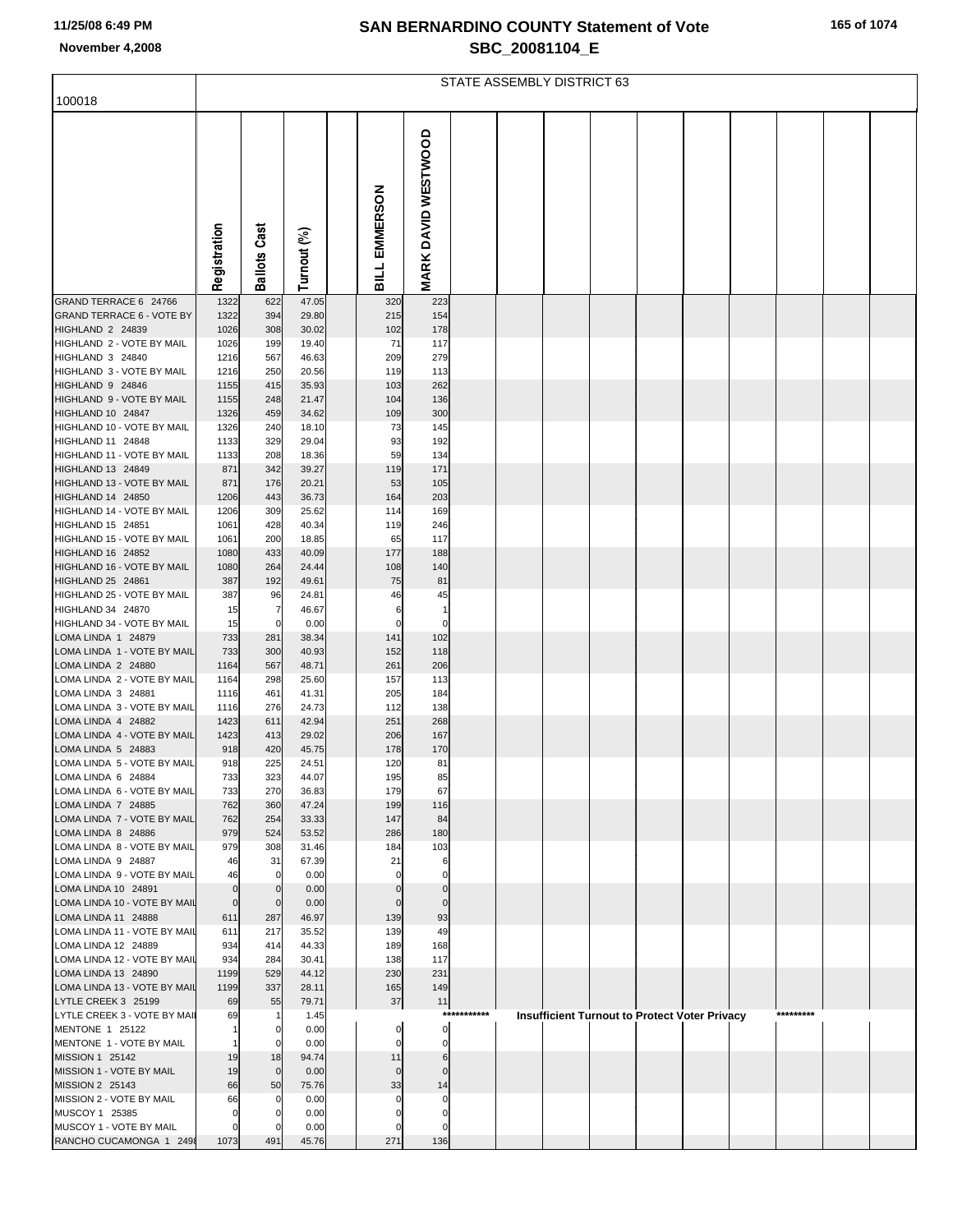|  |  |  |  | 166 of 1074 |
|--|--|--|--|-------------|
|--|--|--|--|-------------|

|                                                     |              | STATE ASSEMBLY DISTRICT 63 |                |  |               |                     |  |  |  |  |  |  |  |  |
|-----------------------------------------------------|--------------|----------------------------|----------------|--|---------------|---------------------|--|--|--|--|--|--|--|--|
| 100018                                              |              |                            |                |  |               |                     |  |  |  |  |  |  |  |  |
|                                                     | Registration | <b>Ballots Cast</b>        | Turnout (%)    |  | BILL EMMERSON | MARK DAVID WESTWOOD |  |  |  |  |  |  |  |  |
| RANCHO CUCAMONGA 1 - VOT                            | 1073         | 410                        | 38.21          |  | 270           | 111                 |  |  |  |  |  |  |  |  |
| RANCHO CUCAMONGA 2 2498                             | 1223         | 593                        | 48.49          |  | 348           | 159                 |  |  |  |  |  |  |  |  |
| RANCHO CUCAMONGA 2 - VOT                            | 1223         | 472                        | 38.59          |  | 319           | 120                 |  |  |  |  |  |  |  |  |
| RANCHO CUCAMONGA 3 249<br>RANCHO CUCAMONGA 3 - VOT  | 1370<br>1370 | 653<br>535                 | 47.66<br>39.05 |  | 381<br>360    | 193<br>129          |  |  |  |  |  |  |  |  |
| RANCHO CUCAMONGA 4 249                              | 1346         | 986                        | 73.25          |  | 582           | 285                 |  |  |  |  |  |  |  |  |
| RANCHO CUCAMONGA 4 - VOT                            | 1346         | 458                        | 34.03          |  | 303           | 117                 |  |  |  |  |  |  |  |  |
| RANCHO CUCAMONGA 5 249                              | 1392         | 379                        | 27.23          |  | 247           | 92                  |  |  |  |  |  |  |  |  |
| RANCHO CUCAMONGA 5 - VOT                            | 1392         | 482                        | 34.63          |  | 304           | 135                 |  |  |  |  |  |  |  |  |
| RANCHO CUCAMONGA 6 2499<br>RANCHO CUCAMONGA 6 - VOT | 1203<br>1203 | 514<br>499                 | 42.73<br>41.48 |  | 301<br>317    | 144<br>149          |  |  |  |  |  |  |  |  |
| RANCHO CUCAMONGA 7 249                              | 852          | 446                        | 52.35          |  | 261           | 122                 |  |  |  |  |  |  |  |  |
| RANCHO CUCAMONGA 7 - VOT                            | 852          | 286                        | 33.57          |  | 178           | 81                  |  |  |  |  |  |  |  |  |
| RANCHO CUCAMONGA 8 249                              | 1206         | 621                        | 51.49          |  | 377           | 162                 |  |  |  |  |  |  |  |  |
| RANCHO CUCAMONGA 8 - VOT                            | 1206         | 454                        | 37.65          |  | 296           | 124                 |  |  |  |  |  |  |  |  |
| RANCHO CUCAMONGA 9 249                              | 1150         | 539                        | 46.87          |  | 301           | 184                 |  |  |  |  |  |  |  |  |
| RANCHO CUCAMONGA 9 - VOT<br>RANCHO CUCAMONGA 10 249 | 1150<br>1062 | 366<br>618                 | 31.83<br>58.19 |  | 223<br>283    | 108<br>226          |  |  |  |  |  |  |  |  |
| RANCHO CUCAMONGA 10 - VO                            | 1062         | 304                        | 28.63          |  | 173           | 106                 |  |  |  |  |  |  |  |  |
| RANCHO CUCAMONGA 11 249                             | 1111         | 592                        | 53.29          |  | 308           | 200                 |  |  |  |  |  |  |  |  |
| RANCHO CUCAMONGA 11 - VO                            | 1111         | 356                        | 32.04          |  | 215           | 110                 |  |  |  |  |  |  |  |  |
| RANCHO CUCAMONGA 12 249                             | 1359         | 676                        | 49.74          |  | 288           | 280                 |  |  |  |  |  |  |  |  |
| RANCHO CUCAMONGA 12 - VO<br>RANCHO CUCAMONGA 13 249 | 1359<br>1425 | 373<br>663                 | 27.45<br>46.53 |  | 209<br>277    | 138<br>294          |  |  |  |  |  |  |  |  |
| RANCHO CUCAMONGA 13 - VO                            | 1425         | 360                        | 25.26          |  | 157           | 167                 |  |  |  |  |  |  |  |  |
| RANCHO CUCAMONGA 14 250                             | 940          | 543                        | 57.77          |  | 264           | 205                 |  |  |  |  |  |  |  |  |
| RANCHO CUCAMONGA 14 - VO                            | 940          | 271                        | 28.83          |  | 152           | 88                  |  |  |  |  |  |  |  |  |
| RANCHO CUCAMONGA 15 250<br>RANCHO CUCAMONGA 15 - VO | 925<br>925   | 476<br>279                 | 51.46<br>30.16 |  | 230<br>149    | 169<br>107          |  |  |  |  |  |  |  |  |
| RANCHO CUCAMONGA 16 250                             | 827          | 309                        | 37.36          |  | 152           | 117                 |  |  |  |  |  |  |  |  |
| RANCHO CUCAMONGA 16 - VO                            | 827          | 219                        | 26.48          |  | 118           | 79                  |  |  |  |  |  |  |  |  |
| RANCHO CUCAMONGA 17 250                             | 874          | 438                        | 50.11          |  | 223           | 154                 |  |  |  |  |  |  |  |  |
| RANCHO CUCAMONGA 17 - VO                            | 874          | 266                        | 30.43          |  | 167           | 77                  |  |  |  |  |  |  |  |  |
| RANCHO CUCAMONGA 18 250<br>RANCHO CUCAMONGA 18 - VO | 1167<br>1167 | 647<br>400                 | 55.44<br>34.28 |  | 334<br>232    | 231<br>127          |  |  |  |  |  |  |  |  |
| RANCHO CUCAMONGA 19 250                             | 1324         | 604                        | 45.62          |  | 349           | 174                 |  |  |  |  |  |  |  |  |
| RANCHO CUCAMONGA 19 - VO                            | 1324         | 526                        | 39.73          |  | 328           | 158                 |  |  |  |  |  |  |  |  |
| RANCHO CUCAMONGA 20 250                             | 1305         | 637                        | 48.81          |  | 330           | 214                 |  |  |  |  |  |  |  |  |
| RANCHO CUCAMONGA 20 - VO                            | 1305         | 428                        | 32.80          |  | 231           | 164                 |  |  |  |  |  |  |  |  |
| RANCHO CUCAMONGA 21 250<br>RANCHO CUCAMONGA 21 - VO | 1095<br>1095 | 481<br>366                 | 43.93<br>33.42 |  | 271<br>206    | 160<br>139          |  |  |  |  |  |  |  |  |
| RANCHO CUCAMONGA 22 250                             | 1144         | 610                        | 53.32          |  | 294           | 228                 |  |  |  |  |  |  |  |  |
| RANCHO CUCAMONGA 22 - VO                            | 1144         | 266                        | 23.25          |  | 127           | 110                 |  |  |  |  |  |  |  |  |
| RANCHO CUCAMONGA 23 250                             | 681          | 350                        | 51.40          |  | 156           | 142                 |  |  |  |  |  |  |  |  |
| RANCHO CUCAMONGA 23 - VO                            | 681          | 192                        | 28.19          |  | 104           | 69                  |  |  |  |  |  |  |  |  |
| RANCHO CUCAMONGA 24 250<br>RANCHO CUCAMONGA 24 - VO | 1223<br>1223 | 649<br>433                 | 53.07<br>35.40 |  | 344<br>294    | 209<br>117          |  |  |  |  |  |  |  |  |
| RANCHO CUCAMONGA 25 250                             | 808          | 392                        | 48.51          |  | 180           | 154                 |  |  |  |  |  |  |  |  |
| RANCHO CUCAMONGA 25 - VO                            | 808          | 259                        | 32.05          |  | 127           | 110                 |  |  |  |  |  |  |  |  |
| RANCHO CUCAMONGA 26 250                             | 1261         | 595                        | 47.18          |  | 287           | 247                 |  |  |  |  |  |  |  |  |
| RANCHO CUCAMONGA 26 - VO<br>RANCHO CUCAMONGA 27 250 | 1261<br>1324 | 387<br>647                 | 30.69          |  | 204           | 141                 |  |  |  |  |  |  |  |  |
| RANCHO CUCAMONGA 27 - VO                            | 1324         | 353                        | 48.87<br>26.66 |  | 296<br>179    | 260<br>131          |  |  |  |  |  |  |  |  |
| RANCHO CUCAMONGA 28 250                             | 1481         | 787                        | 53.14          |  | 387           | 286                 |  |  |  |  |  |  |  |  |
| RANCHO CUCAMONGA 28 - VO                            | 1481         | 481                        | 32.48          |  | 249           | 184                 |  |  |  |  |  |  |  |  |
| RANCHO CUCAMONGA 29 250                             | 582          | 314                        | 53.95          |  | 159           | 113                 |  |  |  |  |  |  |  |  |
| RANCHO CUCAMONGA 29 - VO                            | 582          | 141                        | 24.23          |  | 71            | 59                  |  |  |  |  |  |  |  |  |
| RANCHO CUCAMONGA 30 250<br>RANCHO CUCAMONGA 30 - VO | 1090<br>1090 | 606<br>330                 | 55.60<br>30.28 |  | 321<br>189    | 193<br>105          |  |  |  |  |  |  |  |  |
| RANCHO CUCAMONGA 31 250                             | 927          | 573                        | 61.81          |  | 268           | 207                 |  |  |  |  |  |  |  |  |
| RANCHO CUCAMONGA 31 - VO                            | 927          | 243                        | 26.21          |  | 133           | 81                  |  |  |  |  |  |  |  |  |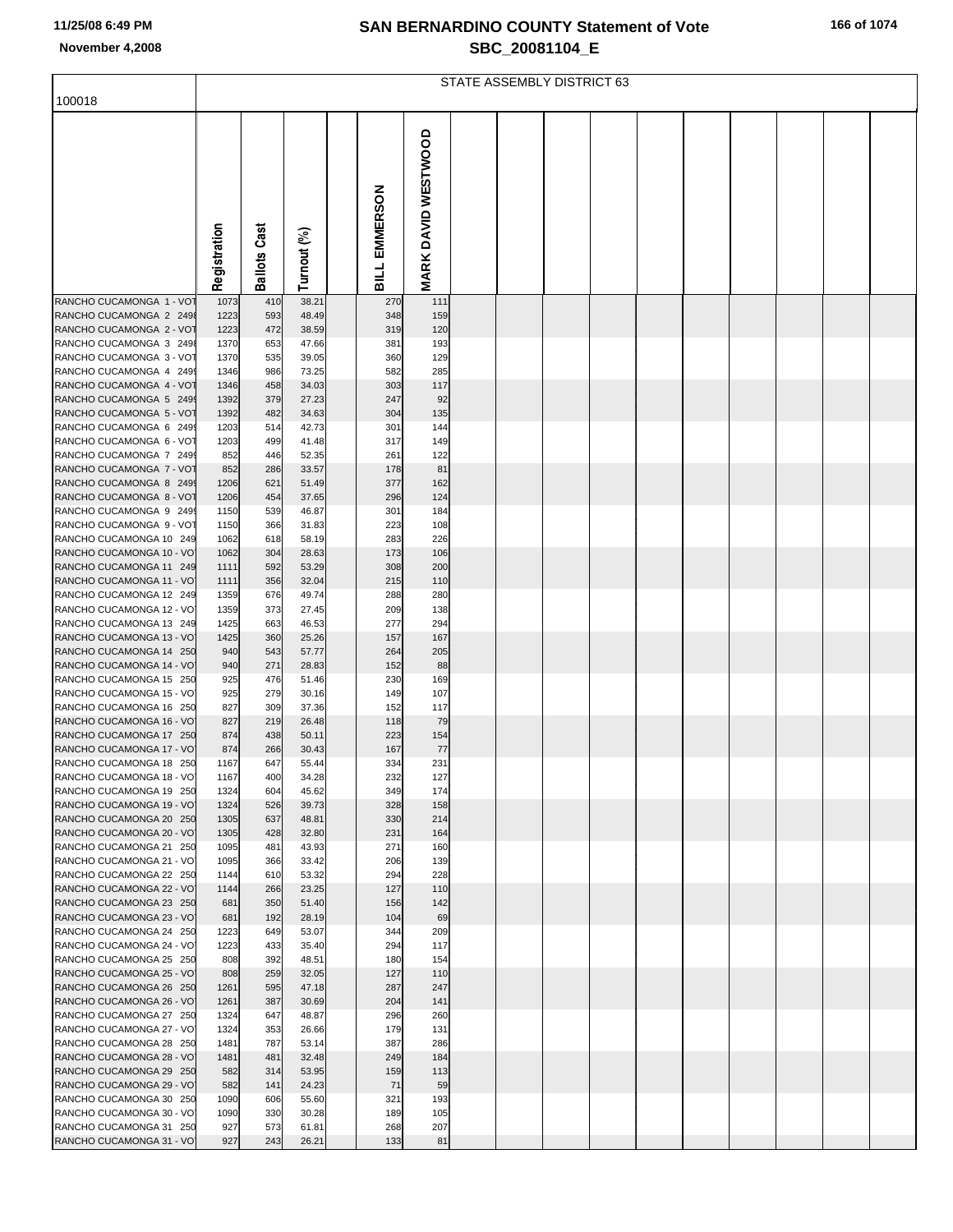|  | 167 of 1074 |
|--|-------------|
|  |             |

|                                                     |              |                 |                |               |                     | STATE ASSEMBLY DISTRICT 63 |  |  |  |  |
|-----------------------------------------------------|--------------|-----------------|----------------|---------------|---------------------|----------------------------|--|--|--|--|
| 100018                                              |              |                 |                |               |                     |                            |  |  |  |  |
|                                                     | Registration | Cast<br>Ballots | Turnout (%)    | BILL EMMERSON | MARK DAVID WESTWOOD |                            |  |  |  |  |
| RANCHO CUCAMONGA 32 250                             | 894          | 520             | 58.17          | 246           | 191                 |                            |  |  |  |  |
| RANCHO CUCAMONGA 32 - VO                            | 894          | 214             | 23.94          | 126           | 73                  |                            |  |  |  |  |
| RANCHO CUCAMONGA 33 250                             | 1336         | 705             | 52.77          | 341           | 262                 |                            |  |  |  |  |
| RANCHO CUCAMONGA 33 - VO<br>RANCHO CUCAMONGA 34 250 | 1336<br>703  | 441<br>352      | 33.01<br>50.07 | 246<br>151    | 168<br>151          |                            |  |  |  |  |
| RANCHO CUCAMONGA 34 - VO                            | 703          | 225             | 32.01          | 126           | 80                  |                            |  |  |  |  |
| RANCHO CUCAMONGA 35 250                             | 1062         | 565             | 53.20          | 249           | 224                 |                            |  |  |  |  |
| RANCHO CUCAMONGA 35 - VO                            | 1062         | 313             | 29.47          | 172           | 107                 |                            |  |  |  |  |
| RANCHO CUCAMONGA 36 250                             | 945          | 473             | 50.05          | 243           | 165                 |                            |  |  |  |  |
| RANCHO CUCAMONGA 36 - VO<br>RANCHO CUCAMONGA 37 250 | 945<br>1396  | 264<br>791      | 27.94<br>56.66 | 143<br>371    | 96<br>317           |                            |  |  |  |  |
| RANCHO CUCAMONGA 37 - VO                            | 1396         | 366             | 26.22          | 199           | 134                 |                            |  |  |  |  |
| RANCHO CUCAMONGA 38 250                             | 1493         | 712             | 47.69          | 315           | 292                 |                            |  |  |  |  |
| RANCHO CUCAMONGA 38 - VO                            | 1493         | 442             | 29.60          | 226           | 164                 |                            |  |  |  |  |
| RANCHO CUCAMONGA 39 250                             | 1228         | 653             | 53.18          | 315           | 252                 |                            |  |  |  |  |
| RANCHO CUCAMONGA 39 - VO<br>RANCHO CUCAMONGA 40 250 | 1228<br>1108 | 402<br>602      | 32.74<br>54.33 | 248<br>269    | 119<br>251          |                            |  |  |  |  |
| RANCHO CUCAMONGA 40 - VO                            | 1108         | 251             | 22.65          | 140           | 90                  |                            |  |  |  |  |
| RANCHO CUCAMONGA 41 250                             | 957          | 505             | 52.77          | 241           | 198                 |                            |  |  |  |  |
| RANCHO CUCAMONGA 41 - VO                            | 957          | 253             | 26.44          | 126           | 101                 |                            |  |  |  |  |
| RANCHO CUCAMONGA 42 250                             | 965          | 503             | 52.12          | 225           | 209                 |                            |  |  |  |  |
| RANCHO CUCAMONGA 42 - VO<br>RANCHO CUCAMONGA 43 250 | 965<br>1008  | 266<br>542      | 27.56<br>53.77 | 129<br>248    | 113<br>208          |                            |  |  |  |  |
| RANCHO CUCAMONGA 43 - VO                            | 1008         | 307             | 30.46          | 149           | 135                 |                            |  |  |  |  |
| RANCHO CUCAMONGA 44 250                             | 1268         | 634             | 50.00          | 242           | 291                 |                            |  |  |  |  |
| RANCHO CUCAMONGA 44 - VO                            | 1268         | 376             | 29.65          | 197           | 153                 |                            |  |  |  |  |
| RANCHO CUCAMONGA 45 250<br>RANCHO CUCAMONGA 45 - VO | 1091<br>1091 | 579<br>370      | 53.07<br>33.91 | 240<br>190    | 254<br>143          |                            |  |  |  |  |
| RANCHO CUCAMONGA 46 250                             | 996          | 504             | 50.60          | 220           | 222                 |                            |  |  |  |  |
| RANCHO CUCAMONGA 46 - VO                            | 996          | 243             | 24.40          | 105           | 107                 |                            |  |  |  |  |
| RANCHO CUCAMONGA 47 250                             | 1020         | 513             | 50.29          | 215           | 228                 |                            |  |  |  |  |
| RANCHO CUCAMONGA 47 - VO<br>RANCHO CUCAMONGA 48 250 | 1020<br>724  | 327<br>376      | 32.06<br>51.93 | 151<br>130    | 136<br>184          |                            |  |  |  |  |
| RANCHO CUCAMONGA 48 - VO                            | 724          | 205             | 28.31          | 94            | 89                  |                            |  |  |  |  |
| RANCHO CUCAMONGA 49 250                             | 1128         | 713             | 63.21          | 320           | 285                 |                            |  |  |  |  |
| RANCHO CUCAMONGA 49 - VO                            | 1128         | 238             | 21.10          | 121           | 99                  |                            |  |  |  |  |
| RANCHO CUCAMONGA 50 250                             | 1106         | 503             | 45.48          | 226           | 209                 |                            |  |  |  |  |
| RANCHO CUCAMONGA 50 - VO<br>RANCHO CUCAMONGA 51 250 | 1106<br>1635 | 396<br>787      | 35.80<br>48.13 | 193<br>276    | 169<br>374          |                            |  |  |  |  |
| RANCHO CUCAMONGA 51 - VO                            | 1635         | 315             | 19.27          | 120           | 165                 |                            |  |  |  |  |
| RANCHO CUCAMONGA 52 250                             | 1462         | 710             | 48.56          | 267           | 338                 |                            |  |  |  |  |
| RANCHO CUCAMONGA 52 - VO                            | 1462         | 476             | 32.56          | 189           | 232                 |                            |  |  |  |  |
| RANCHO CUCAMONGA 53 250<br>RANCHO CUCAMONGA 53 - VO | 529<br>529   | 252<br>122      | 47.64<br>23.06 | 85<br>49      | 108<br>64           |                            |  |  |  |  |
| RANCHO CUCAMONGA 54 250                             | 1383         | 607             | 43.89          | 200           | 304                 |                            |  |  |  |  |
| RANCHO CUCAMONGA 54 - VO                            | 1383         | 438             | 31.67          | 184           | 218                 |                            |  |  |  |  |
| RANCHO CUCAMONGA 55 250                             | 1178         | 614             | 52.12          | 196           | 317                 |                            |  |  |  |  |
| RANCHO CUCAMONGA 55 - VO<br>RANCHO CUCAMONGA 56 250 | 1178<br>1209 | 259<br>668      | 21.99<br>55.25 | 109<br>229    | 125<br>316          |                            |  |  |  |  |
| RANCHO CUCAMONGA 56 - VO                            | 1209         | 271             | 22.42          | 122           | 124                 |                            |  |  |  |  |
| RANCHO CUCAMONGA 57 250                             | 1193         | 631             | 52.89          | 278           | 274                 |                            |  |  |  |  |
| RANCHO CUCAMONGA 57 - VO                            | 1193         | 313             | 26.24          | 142           | 145                 |                            |  |  |  |  |
| RANCHO CUCAMONGA 58 250                             | 1397         | 647             | 46.31          | 206           | 329                 |                            |  |  |  |  |
| RANCHO CUCAMONGA 58 - VO<br>RANCHO CUCAMONGA 59 250 | 1397<br>1890 | 284<br>890      | 20.33<br>47.09 | 103<br>308    | 142<br>426          |                            |  |  |  |  |
| RANCHO CUCAMONGA 59 - VO                            | 1890         | 403             | 21.32          | 142           | 216                 |                            |  |  |  |  |
| RANCHO CUCAMONGA 60 250                             | 1120         | 489             | 43.66          | 164           | 262                 |                            |  |  |  |  |
| RANCHO CUCAMONGA 60 - VO                            | 1120         | 254             | 22.68          | 80            | 147                 |                            |  |  |  |  |
| RANCHO CUCAMONGA 61 250                             | 854          | 406             | 47.54          | 121           | 233                 |                            |  |  |  |  |
| RANCHO CUCAMONGA 61 - VO<br>RANCHO CUCAMONGA 62 250 | 854<br>1440  | 219<br>695      | 25.64<br>48.26 | 87<br>245     | 115<br>349          |                            |  |  |  |  |
|                                                     |              |                 |                |               |                     |                            |  |  |  |  |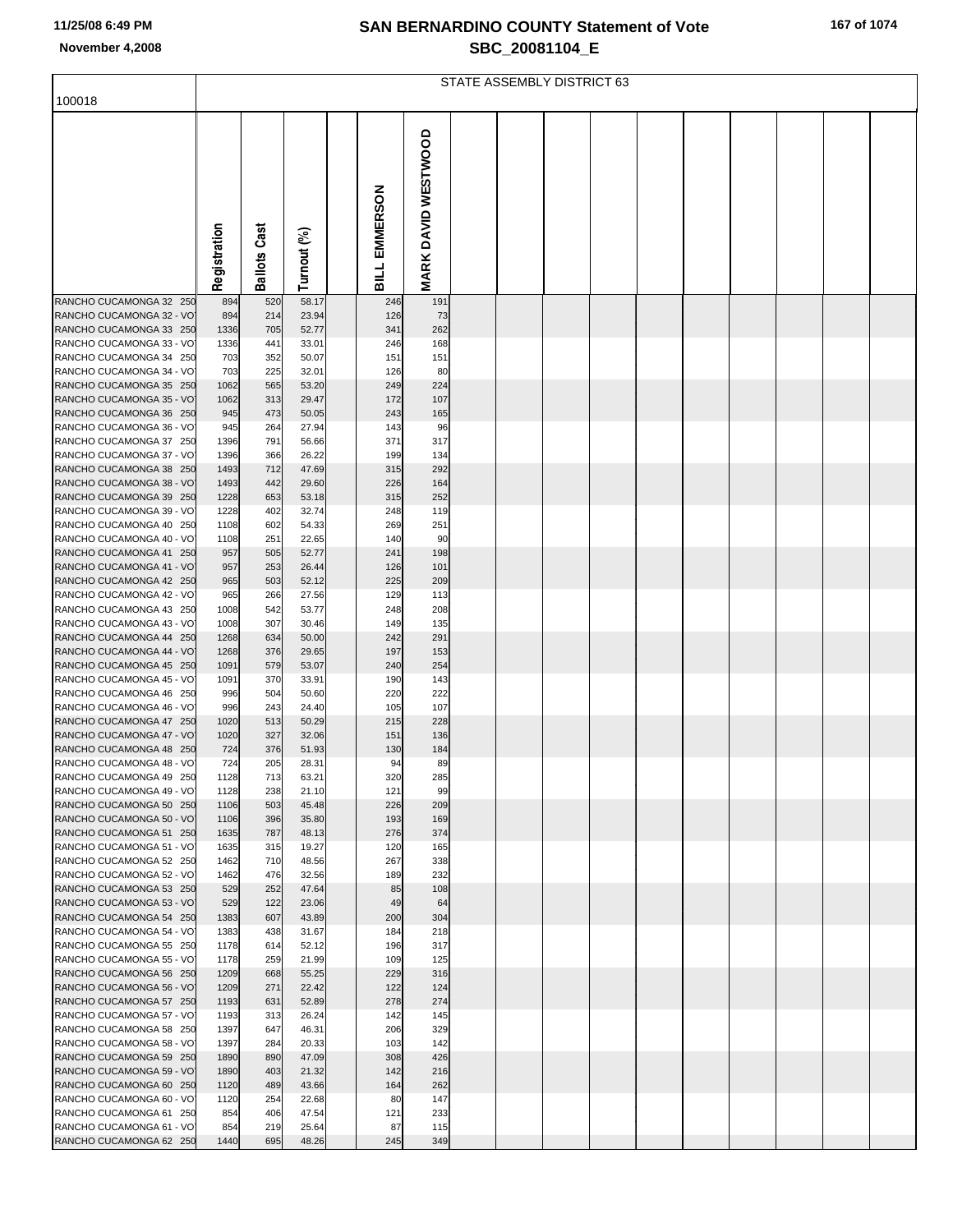|  | 168 of 1074 |
|--|-------------|
|--|-------------|

| 100018                                              |                         |                            |                |             |                            |             | STATE ASSEMBLY DISTRICT 63 |                                                                                                              |  |           |  |
|-----------------------------------------------------|-------------------------|----------------------------|----------------|-------------|----------------------------|-------------|----------------------------|--------------------------------------------------------------------------------------------------------------|--|-----------|--|
|                                                     |                         |                            |                |             |                            |             |                            |                                                                                                              |  |           |  |
|                                                     |                         |                            |                |             |                            |             |                            |                                                                                                              |  |           |  |
|                                                     |                         |                            |                |             | <b>MARK DAVID WESTWOOD</b> |             |                            |                                                                                                              |  |           |  |
|                                                     |                         |                            |                |             |                            |             |                            |                                                                                                              |  |           |  |
|                                                     |                         |                            |                |             |                            |             |                            |                                                                                                              |  |           |  |
|                                                     |                         |                            |                |             |                            |             |                            |                                                                                                              |  |           |  |
|                                                     |                         |                            |                |             |                            |             |                            |                                                                                                              |  |           |  |
|                                                     |                         | Cast                       |                | EMMERSON    |                            |             |                            |                                                                                                              |  |           |  |
|                                                     |                         |                            |                |             |                            |             |                            |                                                                                                              |  |           |  |
|                                                     | Registration            | <b>Ballots</b>             | Turnout (%)    | <b>BILL</b> |                            |             |                            |                                                                                                              |  |           |  |
| RANCHO CUCAMONGA 62 - VO                            | 1440                    | 406                        | 28.19          | 167         | 208                        |             |                            |                                                                                                              |  |           |  |
| RANCHO CUCAMONGA 63 250                             | 1021                    | 687                        | 67.29          | 343         | 260                        |             |                            |                                                                                                              |  |           |  |
| RANCHO CUCAMONGA 63 - VO                            | 1021                    | 279                        | 27.33          | 151         | 89                         |             |                            |                                                                                                              |  |           |  |
| RANCHO CUCAMONGA 64 250                             | 27                      | 26<br>$\mathbf 0$          | 96.30          | 10          | 14<br>$\mathcal{C}$        |             |                            |                                                                                                              |  |           |  |
| RANCHO CUCAMONGA 64 - VO<br>RANCHO CUCAMONGA 65 250 | 27<br>1927              | 851                        | 0.00<br>44.16  | 343         | 400                        |             |                            |                                                                                                              |  |           |  |
| RANCHO CUCAMONGA 65 - VO                            | 1927                    | 574                        | 29.79          | 249         | 253                        |             |                            |                                                                                                              |  |           |  |
| RANCHO CUCAMONGA 66 250                             | 1266                    | 684                        | 54.03          | 256         | 328                        |             |                            |                                                                                                              |  |           |  |
| RANCHO CUCAMONGA 66 - VO                            | 1266                    | 366                        | 28.91          | 164         | 163                        |             |                            |                                                                                                              |  |           |  |
| RANCHO CUCAMONGA 67 250<br>RANCHO CUCAMONGA 67 - VO | 395<br>395              | 157<br>160                 | 39.75<br>40.51 | 97<br>106   | 43<br>41                   |             |                            |                                                                                                              |  |           |  |
| RANCHO CUCAMONGA 68 250                             | 1077                    | 546                        | 50.70          | 258         | 209                        |             |                            |                                                                                                              |  |           |  |
| RANCHO CUCAMONGA 68 - VO                            | 1077                    | 338                        | 31.38          | 182         | 118                        |             |                            |                                                                                                              |  |           |  |
| RANCHO CUCAMONGA 69 250                             | 665                     | 319                        | 47.97          | 120         | 152                        |             |                            |                                                                                                              |  |           |  |
| RANCHO CUCAMONGA 69 - VO<br>RANCHO CUCAMONGA 70 250 | 665<br>911              | 148<br>458                 | 22.26<br>50.27 | 58<br>192   | 75<br>200                  |             |                            |                                                                                                              |  |           |  |
| RANCHO CUCAMONGA 70 - VO                            | 911                     | 291                        | 31.94          | 148         | 115                        |             |                            |                                                                                                              |  |           |  |
| RANCHO CUCAMONGA 71 250                             | 1104                    | 549                        | 49.73          | 274         | 202                        |             |                            |                                                                                                              |  |           |  |
| RANCHO CUCAMONGA 71 - VO                            | 1104                    | 409                        | 37.05          | 234         | 144                        |             |                            |                                                                                                              |  |           |  |
| RANCHO CUCAMONGA 72 250<br>RANCHO CUCAMONGA 72 - VO | 764<br>764              | 367<br>231                 | 48.04<br>30.24 | 183<br>119  | 140<br>89                  |             |                            |                                                                                                              |  |           |  |
| RANCHO CUCAMONGA 73 250                             | 711                     | 316                        | 44.44          | 163         | 118                        |             |                            |                                                                                                              |  |           |  |
| RANCHO CUCAMONGA 73 - VO                            | 711                     | 264                        | 37.13          | 158         | 86                         |             |                            |                                                                                                              |  |           |  |
| RANCHO CUCAMONGA 74 250                             | 668                     | 392                        | 58.68          | 161         | 149                        |             |                            |                                                                                                              |  |           |  |
| RANCHO CUCAMONGA 74 - VO                            | 668                     | 191                        | 28.59          | 109         | 60                         |             |                            |                                                                                                              |  |           |  |
| RANCHO CUCAMONGA 75 250<br>RANCHO CUCAMONGA 75 - VO | 43<br>43                | 30<br>$\pmb{0}$            | 69.77<br>0.00  | 17          |                            |             |                            |                                                                                                              |  |           |  |
| RANCHO CUCAMONGA 76 250                             | 6                       | 5                          | 83.33          |             |                            |             |                            |                                                                                                              |  |           |  |
| RANCHO CUCAMONGA 76 - VO                            | 6                       | 0                          | 0.00           |             |                            |             |                            |                                                                                                              |  |           |  |
| RANCHO CUCAMONGA 77 250                             |                         | $\Omega$                   | 0.00           |             | 0                          | *********** |                            |                                                                                                              |  |           |  |
| RANCHO CUCAMONGA 77 - VO<br>RANCHO CUCAMONGA 78 250 |                         |                            | 0.00<br>133.33 |             |                            | *********** |                            | <b>Insufficient Turnout to Protect Voter Privacy</b><br><b>Insufficient Turnout to Protect Voter Privacy</b> |  | ********* |  |
| RANCHO CUCAMONGA 78 - VO                            | 3                       | $\mathbf 0$                | 0.00           |             | $\circ$<br>$\overline{0}$  |             |                            |                                                                                                              |  |           |  |
| RANCHO CUCAMONGA 79 250                             |                         |                            | 100.00         |             |                            | *******     |                            | <b>Insufficient Turnout to Protect Voter Privacy</b>                                                         |  | ********* |  |
| RANCHO CUCAMONGA 79 - VO                            | $\overline{2}$          | $\mathbf 0$<br>$\mathbf 0$ | 0.00           |             | $\Omega$                   |             |                            |                                                                                                              |  |           |  |
| RANCHO CUCAMONGA 80 250<br>RANCHO CUCAMONGA 80 - VO | $\mathbf 0$<br>$\Omega$ | $\mathbf 0$                | 0.00<br>0.00   |             |                            |             |                            |                                                                                                              |  |           |  |
| RANCHO CUCAMONGA 81 250                             | 0                       | $\mathbf 0$                | 0.00           |             |                            |             |                            |                                                                                                              |  |           |  |
| RANCHO CUCAMONGA 81 - VO                            | $\mathbf 0$             | $\mathbf 0$                | 0.00           |             |                            |             |                            |                                                                                                              |  |           |  |
| RANCHO CUCAMONGA 82 250                             | 44<br>44                | 30<br>$\mathbf 0$          | 68.18<br>0.00  | 23          |                            |             |                            |                                                                                                              |  |           |  |
| RANCHO CUCAMONGA 82 - VO<br>RANCHO CUCAMONGA 83 250 | 46                      | 22                         | 47.83          | 10          | 11                         |             |                            |                                                                                                              |  |           |  |
| RANCHO CUCAMONGA 83 - VO                            | 46                      | $\mathbf 0$                | 0.00           |             |                            |             |                            |                                                                                                              |  |           |  |
| RANCHO CUCAMONGA 84 250                             | $\mathbf 0$             | $\mathbf 0$                | 0.00           |             |                            |             |                            |                                                                                                              |  |           |  |
| RANCHO CUCAMONGA 84 - VO                            | $\mathbf 0$             | $\mathbf 0$                | 0.00           |             |                            |             |                            |                                                                                                              |  |           |  |
| RANCHO CUCAMONGA 85 250<br>RANCHO CUCAMONGA 85 - VO | 28<br>28                | 25<br>$\mathbf 0$          | 89.29<br>0.00  |             | 20                         |             |                            |                                                                                                              |  |           |  |
| REDLANDS 1 25074                                    | $\mathbf 0$             | 0                          | 0.00           |             |                            |             |                            |                                                                                                              |  |           |  |
| REDLANDS 1 - VOTE BY MAIL                           | $\mathbf 0$             | $\mathbf 0$                | 0.00           |             |                            |             |                            |                                                                                                              |  |           |  |
| REDLANDS 2 25075                                    | 1606                    | 745                        | 46.39          | 316         | 313                        |             |                            |                                                                                                              |  |           |  |
| REDLANDS 2 - VOTE BY MAIL<br>REDLANDS 3 25076       | 1606<br>1417            | 366<br>763                 | 22.79<br>53.85 | 175<br>316  | 142<br>336                 |             |                            |                                                                                                              |  |           |  |
| REDLANDS 3 - VOTE BY MAIL                           | 1417                    | 382                        | 26.96          | 187         | 167                        |             |                            |                                                                                                              |  |           |  |
| REDLANDS 4 25077                                    | 1266                    | 695                        | 54.90          | 299         | 304                        |             |                            |                                                                                                              |  |           |  |
| REDLANDS 4 - VOTE BY MAIL                           | 1266                    | 303                        | 23.93          | 144         | 139                        |             |                            |                                                                                                              |  |           |  |
| REDLANDS 5 25078<br>REDLANDS 5 - VOTE BY MAIL       | 1383<br>1383            | 952<br>386                 | 68.84<br>27.91 | 430<br>185  | 393<br>168                 |             |                            |                                                                                                              |  |           |  |
| REDLANDS 6 25079                                    | 1309                    | 592                        | 45.23          | 189         | 336                        |             |                            |                                                                                                              |  |           |  |
| REDLANDS 6 - VOTE BY MAIL                           | 1309                    | 269                        | 20.55          | 80          | 166                        |             |                            |                                                                                                              |  |           |  |
| REDLANDS 7 25080                                    | 1410                    | 553                        | 39.22          | 196         | 299                        |             |                            |                                                                                                              |  |           |  |
| REDLANDS 7 - VOTE BY MAIL                           | 1410                    | 290                        | 20.57          | 113         | 159                        |             |                            |                                                                                                              |  |           |  |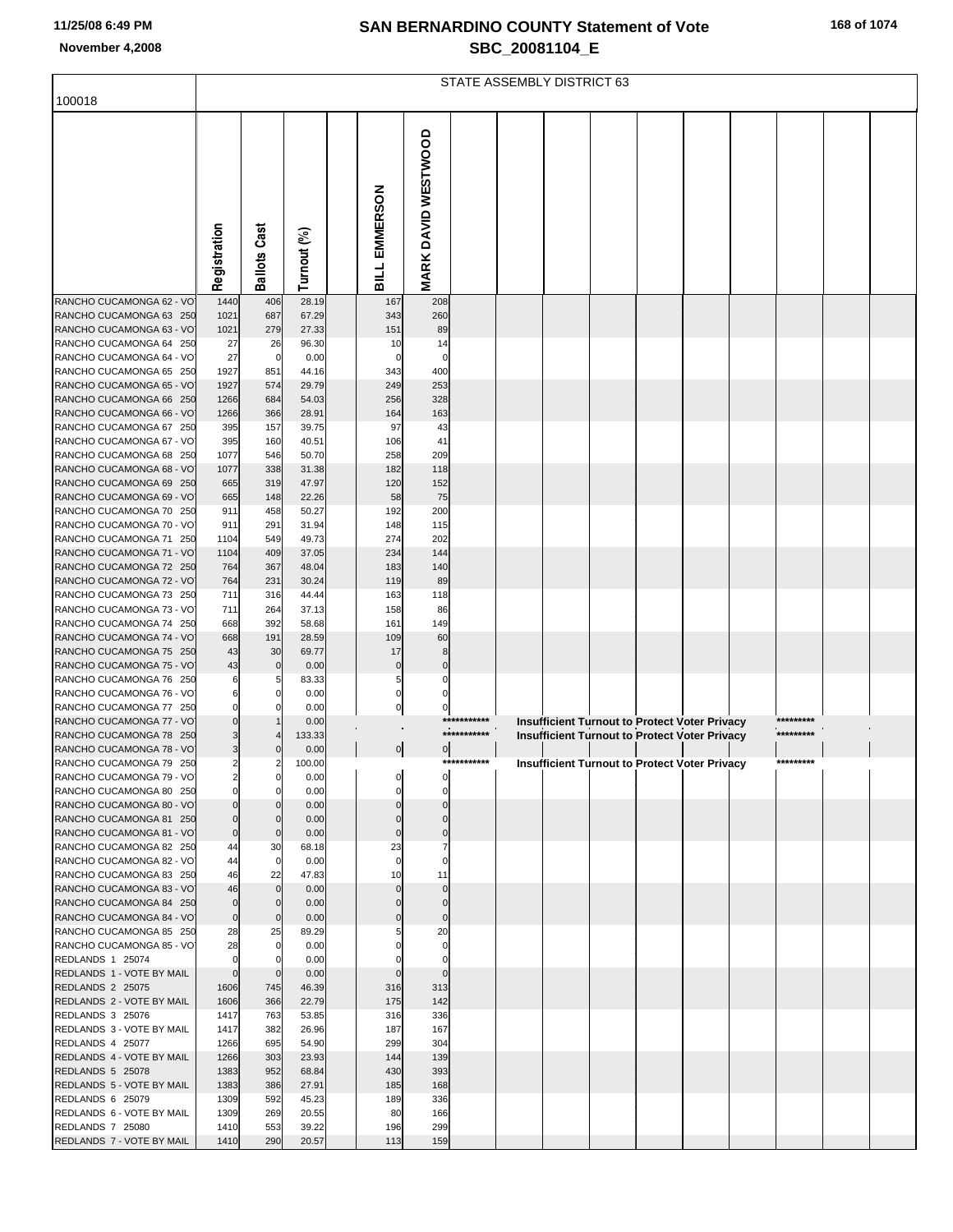|  | 169 of 1074 |
|--|-------------|
|  |             |

|                                                 | STATE ASSEMBLY DISTRICT 63 |                 |                |  |               |                     |             |  |  |  |  |                                                      |           |  |
|-------------------------------------------------|----------------------------|-----------------|----------------|--|---------------|---------------------|-------------|--|--|--|--|------------------------------------------------------|-----------|--|
| 100018                                          |                            |                 |                |  |               |                     |             |  |  |  |  |                                                      |           |  |
|                                                 | Registration               | Cast<br>Ballots | Turnout (%)    |  | BILL EMMERSON | MARK DAVID WESTWOOD |             |  |  |  |  |                                                      |           |  |
| REDLANDS 8 25081                                | 652                        | 336             | 51.53          |  | 177           | 125                 |             |  |  |  |  |                                                      |           |  |
| REDLANDS 8 - VOTE BY MAIL                       | 652                        | 222             | 34.05          |  | 138           | 74                  |             |  |  |  |  |                                                      |           |  |
| REDLANDS 9 25082<br>REDLANDS 9 - VOTE BY MAIL   | 1105<br>1105               | 217<br>290      | 19.64<br>26.24 |  | 98<br>137     | 92<br>134           |             |  |  |  |  |                                                      |           |  |
| REDLANDS 10 25083                               | 766                        | 419             | 54.70          |  | 142           | 190                 |             |  |  |  |  |                                                      |           |  |
| REDLANDS 10 - VOTE BY MAIL                      | 766                        | 141             | 18.41          |  | 68            | 55                  |             |  |  |  |  |                                                      |           |  |
| REDLANDS 11 25084                               | 1134                       | 943             | 83.16          |  | 483           | 347                 |             |  |  |  |  |                                                      |           |  |
| REDLANDS 11 - VOTE BY MAIL                      | 1134                       | 343             | 30.25          |  | 192           | 128                 |             |  |  |  |  |                                                      |           |  |
| REDLANDS 12 25085                               | 1112                       | 67              | 6.03           |  | 34            | 19                  |             |  |  |  |  |                                                      |           |  |
| REDLANDS 12 - VOTE BY MAIL<br>REDLANDS 13 25086 | 1112<br>1329               | 437<br>539      | 39.30<br>40.56 |  | 239<br>230    | 158<br>235          |             |  |  |  |  |                                                      |           |  |
| REDLANDS 13 - VOTE BY MAIL                      | 1329                       | 363             | 27.31          |  | 171           | 170                 |             |  |  |  |  |                                                      |           |  |
| REDLANDS 14 25087                               | 1149                       | 486             | 42.30          |  | 217           | 202                 |             |  |  |  |  |                                                      |           |  |
| REDLANDS 14 - VOTE BY MAIL                      | 1149                       | 324             | 28.20          |  | 167           | 131                 |             |  |  |  |  |                                                      |           |  |
| REDLANDS 15 25088                               | 1111                       | 552             | 49.68          |  | 273           | 218                 |             |  |  |  |  |                                                      |           |  |
| REDLANDS 15 - VOTE BY MAIL<br>REDLANDS 16 25089 | 1111<br>935                | 296<br>437      | 26.64<br>46.74 |  | 127<br>232    | 138<br>165          |             |  |  |  |  |                                                      |           |  |
| REDLANDS 16 - VOTE BY MAIL                      | 935                        | 302             | 32.30          |  | 164           | 114                 |             |  |  |  |  |                                                      |           |  |
| REDLANDS 17 25090                               | 821                        | 374             | 45.55          |  | 194           | 150                 |             |  |  |  |  |                                                      |           |  |
| REDLANDS 17 - VOTE BY MAIL                      | 821                        | 305             | 37.15          |  | 180           | 105                 |             |  |  |  |  |                                                      |           |  |
| REDLANDS 18 25091                               | 1313                       | 758             | 57.73          |  | 349           | 306                 |             |  |  |  |  |                                                      |           |  |
| REDLANDS 18 - VOTE BY MAIL<br>REDLANDS 19 25092 | 1313<br>1221               | 388<br>625      | 29.55<br>51.19 |  | 170<br>334    | 180<br>217          |             |  |  |  |  |                                                      |           |  |
| REDLANDS 19 - VOTE BY MAIL                      | 1221                       | 420             | 34.40          |  | 237           | 160                 |             |  |  |  |  |                                                      |           |  |
| REDLANDS 20 25093                               | 964                        | 401             | 41.60          |  | 279           | 87                  |             |  |  |  |  |                                                      |           |  |
| REDLANDS 20 - VOTE BY MAIL                      | 964                        | 403             | 41.80          |  | 250           | 119                 |             |  |  |  |  |                                                      |           |  |
| REDLANDS 21 25094                               | 834                        | 439             | 52.64          |  | 292           | 98                  |             |  |  |  |  |                                                      |           |  |
| REDLANDS 21 - VOTE BY MAIL<br>REDLANDS 22 25095 | 834<br>1145                | 289<br>536      | 34.65<br>46.81 |  | 186<br>252    | 89<br>208           |             |  |  |  |  |                                                      |           |  |
| REDLANDS 22 - VOTE BY MAIL                      | 1145                       | 345             | 30.13          |  | 180           | 125                 |             |  |  |  |  |                                                      |           |  |
| REDLANDS 23 25096                               | 979                        | 488             | 49.85          |  | 247           | 187                 |             |  |  |  |  |                                                      |           |  |
| REDLANDS 23 - VOTE BY MAIL                      | 979                        | 299             | 30.54          |  | 179           | 98                  |             |  |  |  |  |                                                      |           |  |
| REDLANDS 24 25097<br>REDLANDS 24 - VOTE BY MAIL | 1197                       | 638             | 53.30          |  | 331           | 226                 |             |  |  |  |  |                                                      |           |  |
| REDLANDS 25 25098                               | 1197<br>947                | 390<br>504      | 32.58<br>53.22 |  | 230<br>304    | 136<br>161          |             |  |  |  |  |                                                      |           |  |
| REDLANDS 25 - VOTE BY MAIL                      | 947                        | 351             | 37.06          |  | 208           | 117                 |             |  |  |  |  |                                                      |           |  |
| REDLANDS 26 25099                               | 977                        | 474             | 48.52          |  | 284           | 147                 |             |  |  |  |  |                                                      |           |  |
| REDLANDS 26 - VOTE BY MAIL                      | 977                        | 348             | 35.62          |  | 219           | 108                 |             |  |  |  |  |                                                      |           |  |
| REDLANDS 27 25100<br>REDLANDS 27 - VOTE BY MAIL | 1036<br>1036               | 385<br>455      | 37.16<br>43.92 |  | 237<br>302    | 123<br>120          |             |  |  |  |  |                                                      |           |  |
| REDLANDS 28 25101                               | 540                        | 236             | 43.70          |  | 143           | 69                  |             |  |  |  |  |                                                      |           |  |
| REDLANDS 28 - VOTE BY MAIL                      | 540                        | 231             | 42.78          |  | 122           | 99                  |             |  |  |  |  |                                                      |           |  |
| REDLANDS 29 25102                               | 815                        | 356             | 43.68          |  | 213           | 104                 |             |  |  |  |  |                                                      |           |  |
| REDLANDS 29 - VOTE BY MAIL                      | 815                        | 317             | 38.90          |  | 191           | 104                 |             |  |  |  |  |                                                      |           |  |
| REDLANDS 30 25103<br>REDLANDS 30 - VOTE BY MAIL | 843<br>843                 | 588<br>383      | 69.75<br>45.43 |  | 382<br>276    | 151<br>78           |             |  |  |  |  |                                                      |           |  |
| REDLANDS 31 25104                               | 1268                       | 565             | 44.56          |  | 383           | 140                 |             |  |  |  |  |                                                      |           |  |
| REDLANDS 31 - VOTE BY MAIL                      | 1268                       | 581             | 45.82          |  | 379           | 166                 |             |  |  |  |  |                                                      |           |  |
| REDLANDS 32 25105                               | 1257                       | 593             | 47.18          |  | 400           | 139                 |             |  |  |  |  |                                                      |           |  |
| REDLANDS 32 - VOTE BY MAIL                      | 1257                       | 505             | 40.18          |  | 352           | 116                 |             |  |  |  |  |                                                      |           |  |
| REDLANDS 33 25106<br>REDLANDS 33 - VOTE BY MAIL | 571<br>571                 | 269<br>215      | 47.11<br>37.65 |  | 169<br>164    | 80<br>40            |             |  |  |  |  |                                                      |           |  |
| REDLANDS 34 25107                               | 76                         | 56              | 73.68          |  | 27            | 21                  |             |  |  |  |  |                                                      |           |  |
| REDLANDS 34 - VOTE BY MAIL                      | 76                         | $\mathbf 0$     | 0.00           |  | $\mathbf 0$   | $\mathbf 0$         |             |  |  |  |  |                                                      |           |  |
| REDLANDS 36 25109                               | 1396                       | 601             | 43.05          |  | 299           | 219                 |             |  |  |  |  |                                                      |           |  |
| REDLANDS 36 - VOTE BY MAIL                      | 1396                       | 522             | 37.39          |  | 260           | 218                 |             |  |  |  |  |                                                      |           |  |
| REDLANDS 37 25110<br>REDLANDS 37 - VOTE BY MAIL | 832<br>832                 | 422<br>290      | 50.72<br>34.86 |  | 263<br>189    | 111<br>85           |             |  |  |  |  |                                                      |           |  |
| REDLANDS 38 25111                               | 565                        | 233             | 41.24          |  | 151           | 64                  |             |  |  |  |  |                                                      |           |  |
| REDLANDS 38 - VOTE BY MAIL                      | 565                        | 244             | 43.19          |  | 162           | 69                  |             |  |  |  |  |                                                      |           |  |
| REDLANDS 39 25112                               | 516                        | $\overline{2}$  | 0.39           |  |               |                     | *********** |  |  |  |  | <b>Insufficient Turnout to Protect Voter Privacy</b> | ********* |  |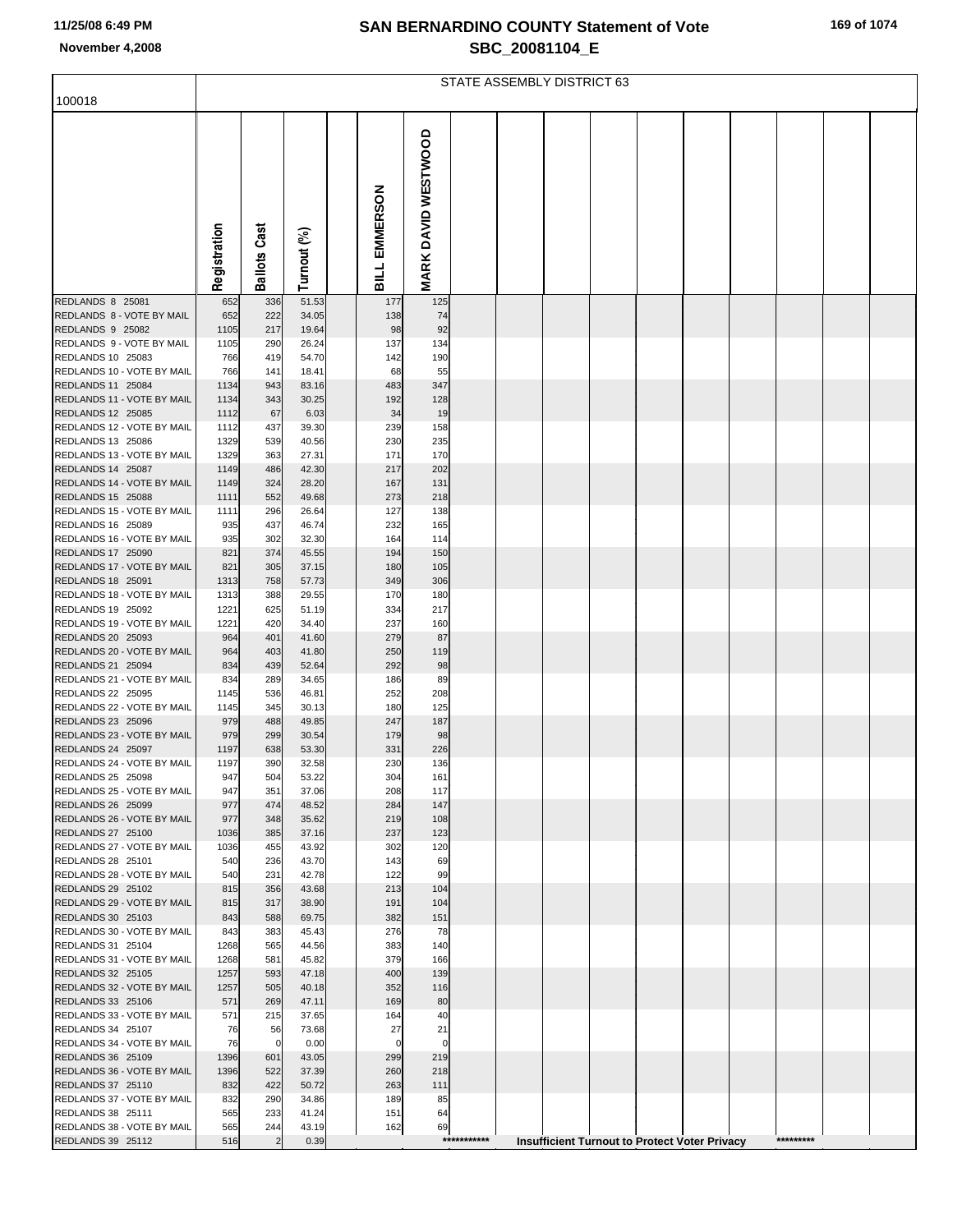|  |  |  |  | 170 of 1074 |
|--|--|--|--|-------------|
|--|--|--|--|-------------|

|                                                          | STATE ASSEMBLY DISTRICT 63 |                       |                |                          |                        |             |                                                                   |  |  |  |  |  |  |  |
|----------------------------------------------------------|----------------------------|-----------------------|----------------|--------------------------|------------------------|-------------|-------------------------------------------------------------------|--|--|--|--|--|--|--|
| 100018                                                   |                            |                       |                |                          |                        |             |                                                                   |  |  |  |  |  |  |  |
|                                                          |                            |                       |                |                          |                        |             |                                                                   |  |  |  |  |  |  |  |
|                                                          |                            |                       |                |                          | MARK DAVID WESTWOOD    |             |                                                                   |  |  |  |  |  |  |  |
|                                                          |                            |                       |                |                          |                        |             |                                                                   |  |  |  |  |  |  |  |
|                                                          |                            |                       |                |                          |                        |             |                                                                   |  |  |  |  |  |  |  |
|                                                          |                            |                       |                |                          |                        |             |                                                                   |  |  |  |  |  |  |  |
|                                                          |                            |                       |                |                          |                        |             |                                                                   |  |  |  |  |  |  |  |
|                                                          |                            |                       |                |                          |                        |             |                                                                   |  |  |  |  |  |  |  |
|                                                          |                            |                       |                |                          |                        |             |                                                                   |  |  |  |  |  |  |  |
|                                                          |                            |                       |                |                          |                        |             |                                                                   |  |  |  |  |  |  |  |
|                                                          | Registration               | <b>Ballots Cast</b>   | Turnout (%)    | BILL EMMERSON            |                        |             |                                                                   |  |  |  |  |  |  |  |
| REDLANDS 39 - VOTE BY MAIL                               | 516                        | 195                   | 37.79          | 125                      | 61                     |             |                                                                   |  |  |  |  |  |  |  |
| REDLANDS 40 25113                                        | 434                        | 209                   | 48.16          | 127                      | 61                     |             |                                                                   |  |  |  |  |  |  |  |
| REDLANDS 40 - VOTE BY MAIL                               | 434                        | 174                   | 40.09          | 109                      | 51                     |             |                                                                   |  |  |  |  |  |  |  |
| REDLANDS 42 25115<br>REDLANDS 42 - VOTE BY MAIL          | 161<br>161                 | 125<br>-1             | 77.64<br>0.62  | 69                       | 48                     | *********** | *********                                                         |  |  |  |  |  |  |  |
| REDLANDS 43 25116                                        | 51                         | 38                    | 74.51          | 29                       | 8                      |             | <b>Insufficient Turnout to Protect Voter Privacy</b>              |  |  |  |  |  |  |  |
| REDLANDS 43 - VOTE BY MAIL                               | 51                         | 0                     | 0.00           | $\mathbf 0$              | $\pmb{0}$              |             |                                                                   |  |  |  |  |  |  |  |
| REDLANDS 44 25117                                        | $\epsilon$                 |                       | 0.00           | $\Omega$                 | $\mathbf 0$            |             |                                                                   |  |  |  |  |  |  |  |
| REDLANDS 44 - VOTE BY MAIL                               |                            |                       | 0.00           | $\mathbf 0$              | $\mathbf 0$            |             |                                                                   |  |  |  |  |  |  |  |
| REDLANDS 45 25118<br>REDLANDS 45 - VOTE BY MAIL          |                            |                       | 0.00<br>0.00   |                          | 0<br>$\mathbf 0$       |             |                                                                   |  |  |  |  |  |  |  |
| REDLANDS 46 25119                                        |                            |                       | 0.00           |                          | $\Omega$               |             |                                                                   |  |  |  |  |  |  |  |
| REDLANDS 46 - VOTE BY MAIL                               |                            |                       | 0.00           | $\Omega$                 | $\mathbf 0$            |             |                                                                   |  |  |  |  |  |  |  |
| REDLANDS 47 25120                                        |                            |                       | 0.00           | $\Omega$                 | $\Omega$               |             |                                                                   |  |  |  |  |  |  |  |
| REDLANDS 47 - VOTE BY MAIL<br>REDLANDS 48 25121          |                            |                       | 0.00<br>0.00   | $\pmb{0}$<br>$\mathbf 0$ | $\pmb{0}$<br>$\pmb{0}$ |             |                                                                   |  |  |  |  |  |  |  |
| REDLANDS 48 - VOTE BY MAIL                               |                            |                       | 0.00           | $\overline{0}$           | $\overline{0}$         |             |                                                                   |  |  |  |  |  |  |  |
| REDLANDS NORTH 25141                                     |                            |                       | 100.00         |                          | $***$                  | *******     | *********<br><b>Insufficient Turnout to Protect Voter Privacy</b> |  |  |  |  |  |  |  |
| REDLANDS NORTH - VOTE BY I                               |                            |                       | 0.00           | $\pmb{0}$                | $\mathbf 0$            |             |                                                                   |  |  |  |  |  |  |  |
| SAN ANTONIO HEIGHTS 2 254<br>SAN ANTONIO HEIGHTS 2 - VOT | 1204<br>1204               | 601<br>415            | 49.92<br>34.47 | 366<br>288               | 157<br>108             |             |                                                                   |  |  |  |  |  |  |  |
| SAN ANTONIO HEIGHTS 3 254                                | 1052                       | 533                   | 50.67          | 340                      | 146                    |             |                                                                   |  |  |  |  |  |  |  |
| SAN ANTONIO HEIGHTS 3 - VOT                              | 1052                       | 320                   | 30.42          | 213                      | 88                     |             |                                                                   |  |  |  |  |  |  |  |
| SAN BERNARDINO 2 25213                                   | $\epsilon$                 |                       | 0.00           | $\Omega$                 | $\mathbf 0$            |             |                                                                   |  |  |  |  |  |  |  |
| SAN BERNARDINO 2 - VOTE B<br>SAN BERNARDINO 3 25271      | $\Omega$<br>1289           | $\Omega$<br>492       | 0.00<br>38.17  | $\Omega$<br>130          | $\mathbf 0$<br>283     |             |                                                                   |  |  |  |  |  |  |  |
| SAN BERNARDINO 3 - VOTE B                                | 1289                       | 300                   | 23.27          | 91                       | 193                    |             |                                                                   |  |  |  |  |  |  |  |
| SAN BERNARDINO 8 25276                                   | 844                        | 380                   | 45.02          | 119                      | 196                    |             |                                                                   |  |  |  |  |  |  |  |
| SAN BERNARDINO 8 - VOTE B                                | 844                        | 193                   | 22.87          | 79                       | 89                     |             |                                                                   |  |  |  |  |  |  |  |
| SAN BERNARDINO 9 25277<br>SAN BERNARDINO 9 - VOTE B      | 741<br>741                 | 387<br>181            | 52.23<br>24.43 | 114<br>57                | 193<br>101             |             |                                                                   |  |  |  |  |  |  |  |
| SAN BERNARDINO 10 25278                                  | 201                        | 122                   | 60.70          | 59                       | 51                     |             |                                                                   |  |  |  |  |  |  |  |
| SAN BERNARDINO 10 - VOTE E                               | 201                        | 3                     | 1.49           |                          |                        | *********** | *********<br><b>Insufficient Turnout to Protect Voter Privacy</b> |  |  |  |  |  |  |  |
| SAN BERNARDINO 11 25279                                  | 1016                       | 455                   | 44.78          | 157                      | 215                    |             |                                                                   |  |  |  |  |  |  |  |
| SAN BERNARDINO 11 - VOTE E<br>SAN BERNARDINO 17 25285    | 1016<br>981                | 244<br>411            | 24.02<br>41.90 | 103<br>152               | 121<br>203             |             |                                                                   |  |  |  |  |  |  |  |
| SAN BERNARDINO 17 - VOTE E                               | 981                        | 310                   | 31.60          | 131                      | 151                    |             |                                                                   |  |  |  |  |  |  |  |
| SAN BERNARDINO 18 25286                                  | 10                         | 5                     | 50.00          | $\mathbf 0$              | 5                      |             |                                                                   |  |  |  |  |  |  |  |
| SAN BERNARDINO 18 - VOTE E                               | 10                         | $\mathbf 0$           | 0.00           | $\mathbf{0}$             | $\mathbf 0$            |             |                                                                   |  |  |  |  |  |  |  |
| SAN BERNARDINO 19 25287<br>SAN BERNARDINO 19 - VOTE E    | 1071<br>1071               | 500<br>310            | 46.69<br>28.94 | 206<br>142               | 240<br>145             |             |                                                                   |  |  |  |  |  |  |  |
| SAN BERNARDINO 21 25289                                  | 542                        | 222                   | 40.96          | 72                       | 115                    |             |                                                                   |  |  |  |  |  |  |  |
| SAN BERNARDINO 21 - VOTE E                               | 542                        | 96                    | 17.71          | 32                       | 54                     |             |                                                                   |  |  |  |  |  |  |  |
| SAN BERNARDINO 31 25299                                  | 68                         | 36                    | 52.94          | 12                       | 21                     | *********** | *********                                                         |  |  |  |  |  |  |  |
| SAN BERNARDINO 31 - VOTE E<br>SAN BERNARDINO 32 25300    | 68<br>251                  | 3<br>43               | 4.41<br>17.13  |                          | 33                     |             | Insufficient Turnout to Protect Voter Privacy                     |  |  |  |  |  |  |  |
| SAN BERNARDINO 32 - VOTE E                               | 251                        | 50                    | 19.92          | 6<br>9                   | 32                     |             |                                                                   |  |  |  |  |  |  |  |
| SAN BERNARDINO 33 25301                                  | 343                        | 134                   | 39.07          | 42                       | 71                     |             |                                                                   |  |  |  |  |  |  |  |
| SAN BERNARDINO 33 - VOTE E                               | 343                        | 73                    | 21.28          | 23                       | 36                     |             |                                                                   |  |  |  |  |  |  |  |
| SAN BERNARDINO 60 25328<br>SAN BERNARDINO 60 - VOTE E    | 238<br>238                 | 152<br>$\overline{2}$ | 63.87<br>0.84  | 51                       | 84                     | *********** | <b>Insufficient Turnout to Protect Voter Privacy</b><br>********* |  |  |  |  |  |  |  |
| SAN BERNARDINO 68 25219                                  | 922                        | 428                   | 46.42          | 225                      | 141                    |             |                                                                   |  |  |  |  |  |  |  |
| SAN BERNARDINO 68 - VOTE E                               | 922                        | 283                   | 30.69          | 158                      | 105                    |             |                                                                   |  |  |  |  |  |  |  |
| SAN BERNARDINO 70 25221                                  | 879                        | 367                   | 41.75          | 136                      | 174                    |             |                                                                   |  |  |  |  |  |  |  |
| SAN BERNARDINO 70 - VOTE E<br>SAN BERNARDINO 71 25222    | 879<br>672                 | 198<br>324            | 22.53<br>48.21 | 76<br>185                | 107<br>102             |             |                                                                   |  |  |  |  |  |  |  |
| SAN BERNARDINO 71 - VOTE E                               | 672                        | 251                   | 37.35          | 133                      | 105                    |             |                                                                   |  |  |  |  |  |  |  |
| SAN BERNARDINO 72 25223                                  | 966                        | 385                   | 39.86          | 191                      | 160                    |             |                                                                   |  |  |  |  |  |  |  |
| SAN BERNARDINO 72 - VOTE E                               | 966                        | 373                   | 38.61          | 189                      | 157                    |             |                                                                   |  |  |  |  |  |  |  |
| SAN BERNARDINO 73 25224                                  | 38                         | 28                    | 73.68          | 8                        | 18                     | *********** | *********                                                         |  |  |  |  |  |  |  |
| SAN BERNARDINO 73 - VOTE E                               | 38                         | $\overline{2}$        | 5.26           |                          |                        |             | <b>Insufficient Turnout to Protect Voter Privacy</b>              |  |  |  |  |  |  |  |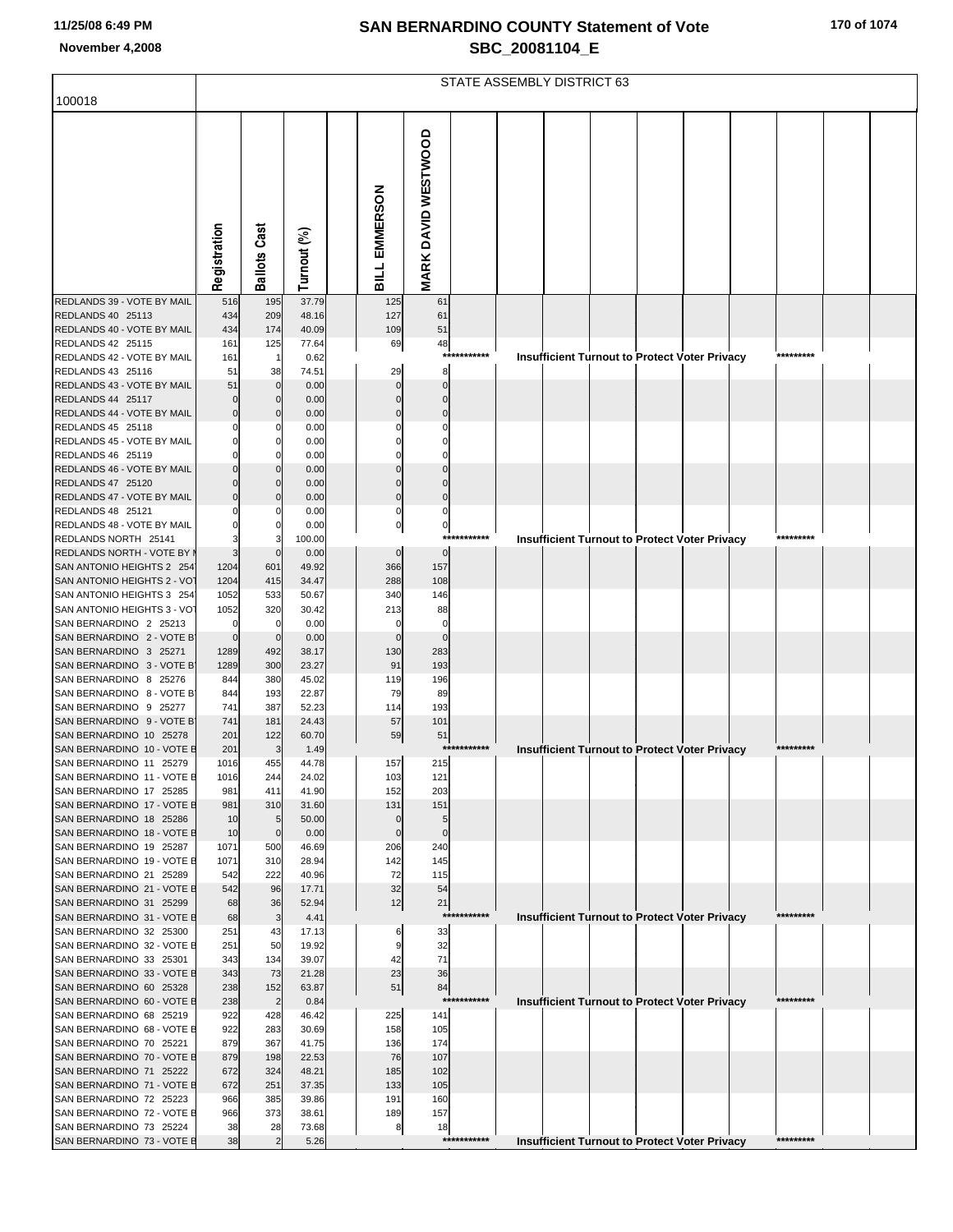|  |  |  |  |  |  | 171 of 1074 |
|--|--|--|--|--|--|-------------|
|--|--|--|--|--|--|-------------|

|                                                       | STATE ASSEMBLY DISTRICT 63      |                                |                |  |                         |                             |             |  |  |  |  |                                                      |           |  |
|-------------------------------------------------------|---------------------------------|--------------------------------|----------------|--|-------------------------|-----------------------------|-------------|--|--|--|--|------------------------------------------------------|-----------|--|
| 100018                                                |                                 |                                |                |  |                         |                             |             |  |  |  |  |                                                      |           |  |
|                                                       | Registration                    | <b>Ballots Cast</b>            | Turnout (%)    |  | BILL EMMERSON           | MARK DAVID WESTWOOD         |             |  |  |  |  |                                                      |           |  |
| SAN BERNARDINO 74 25225                               | 1086                            | 483                            | 44.48          |  | 199                     | 232                         |             |  |  |  |  |                                                      |           |  |
| SAN BERNARDINO 74 - VOTE E<br>SAN BERNARDINO 75 25226 | 1086<br>755                     | 284<br>340                     | 26.15<br>45.03 |  | 141<br>170              | 119<br>123                  |             |  |  |  |  |                                                      |           |  |
| SAN BERNARDINO 75 - VOTE B                            | 755                             | 214                            | 28.34          |  | 93                      | 102                         |             |  |  |  |  |                                                      |           |  |
| SAN BERNARDINO 78 25229                               | 909                             | 463                            | 50.94          |  | 187                     | 211                         |             |  |  |  |  |                                                      |           |  |
| SAN BERNARDINO 78 - VOTE E                            | 909                             | 233                            | 25.63          |  | 100                     | 114                         |             |  |  |  |  |                                                      |           |  |
| SAN BERNARDINO 79 25230<br>SAN BERNARDINO 79 - VOTE E | 53<br>53                        | 39<br>$\overline{2}$           | 73.58<br>3.77  |  | 21                      | 14<br>****                  | ********    |  |  |  |  | <b>Insufficient Turnout to Protect Voter Privacy</b> | ********* |  |
| SAN BERNARDINO 80 25231                               | 206                             | 114                            | 55.34          |  | 42                      | 60                          |             |  |  |  |  |                                                      |           |  |
| SAN BERNARDINO 80 - VOTE B                            | 206                             | 6                              | 2.91           |  | 0                       | 5                           |             |  |  |  |  |                                                      |           |  |
| SAN BERNARDINO 81 25232                               | 759                             | 332                            | 43.74          |  | 120                     | 176                         |             |  |  |  |  |                                                      |           |  |
| SAN BERNARDINO 81 - VOTE E                            | 759                             | 226                            | 29.78          |  | 116                     | 97                          |             |  |  |  |  |                                                      |           |  |
| SAN BERNARDINO 82 25233<br>SAN BERNARDINO 82 - VOTE E | 411<br>411                      | 143<br>81                      | 34.79<br>19.71 |  | 43<br>19                | 80<br>55                    |             |  |  |  |  |                                                      |           |  |
| SAN BERNARDINO 83 25234                               | 147                             | 108                            | 73.47          |  | 47                      | 49                          |             |  |  |  |  |                                                      |           |  |
| SAN BERNARDINO 83 - VOTE E                            | 147                             | 4                              | 2.72           |  |                         |                             | *********** |  |  |  |  | <b>Insufficient Turnout to Protect Voter Privacy</b> | ********* |  |
| SAN BERNARDINO 84 25235                               | 1112                            | 333                            | 29.95          |  | 117                     | 177                         |             |  |  |  |  |                                                      |           |  |
| SAN BERNARDINO 84 - VOTE E<br>SAN BERNARDINO 85 25236 | 1112<br>315                     | 240<br>136                     | 21.58<br>43.17 |  | 91<br>77                | 130<br>46                   |             |  |  |  |  |                                                      |           |  |
| SAN BERNARDINO 85 - VOTE B                            | 315                             | 122                            | 38.73          |  | 78                      | 39                          |             |  |  |  |  |                                                      |           |  |
| SAN BERNARDINO 88 25239                               | 602                             | 315                            | 52.33          |  | 117                     | 149                         |             |  |  |  |  |                                                      |           |  |
| SAN BERNARDINO 88 - VOTE E                            | 602                             | 141                            | 23.42          |  | 57                      | 71                          |             |  |  |  |  |                                                      |           |  |
| SAN BERNARDINO 89 25240<br>SAN BERNARDINO 89 - VOTE E | 5<br>5                          | 6<br>0                         | 120.00<br>0.00 |  | $\mathbf 0$<br>$\Omega$ | 6<br>$\mathbf 0$            |             |  |  |  |  |                                                      |           |  |
| SAN BERNARDINO 90 25241                               | 976                             | 448                            | 45.90          |  | 135                     | 238                         |             |  |  |  |  |                                                      |           |  |
| SAN BERNARDINO 90 - VOTE E                            | 976                             | 256                            | 26.23          |  | 90                      | 140                         |             |  |  |  |  |                                                      |           |  |
| SAN BERNARDINO 91 25242                               | 1216                            | 466                            | 38.32          |  | 167                     | 235                         |             |  |  |  |  |                                                      |           |  |
| SAN BERNARDINO 91 - VOTE E<br>SAN BERNARDINO 92 25243 | 1216<br>1087                    | 336<br>411                     | 27.63<br>37.81 |  | 128<br>122              | 188<br>235                  |             |  |  |  |  |                                                      |           |  |
| SAN BERNARDINO 92 - VOTE E                            | 1087                            | 276                            | 25.39          |  | 109                     | 150                         |             |  |  |  |  |                                                      |           |  |
| SAN BERNARDINO 93 25244                               | 751                             | 295                            | 39.28          |  | 116                     | 136                         |             |  |  |  |  |                                                      |           |  |
| SAN BERNARDINO 93 - VOTE E                            | 751                             | 236                            | 31.42          |  | 102                     | 106                         |             |  |  |  |  |                                                      |           |  |
| SAN BERNARDINO 95 25246<br>SAN BERNARDINO 95 - VOTE E | $\mathbf 0$<br>$\overline{0}$   | 0                              | 0.00<br>0.00   |  | 0<br>$\mathbf 0$        | $\pmb{0}$<br>$\overline{0}$ |             |  |  |  |  |                                                      |           |  |
| SAN BERNARDINO 96 25247                               | $\overline{0}$                  | $\mathbf{0}$<br>$\overline{0}$ | 0.00           |  | 0                       | $\mathbf 0$                 |             |  |  |  |  |                                                      |           |  |
| SAN BERNARDINO 96 - VOTE E                            | $\mathbf{0}$                    | $\overline{0}$                 | 0.00           |  | $\mathbf 0$             | $\mathbf 0$                 |             |  |  |  |  |                                                      |           |  |
| SAN BERNARDINO 97 25248                               | 808                             | 318                            | 39.36          |  | 128                     | 147                         |             |  |  |  |  |                                                      |           |  |
| SAN BERNARDINO 97 - VOTE E                            | 808                             | 251                            | 31.06          |  | 97                      | 133                         |             |  |  |  |  |                                                      |           |  |
| SAN BERNARDINO 99 25250<br>SAN BERNARDINO 99 - VOTE B | 714<br>714                      | 296<br>141                     | 41.46<br>19.75 |  | 86<br>58                | 147<br>75                   |             |  |  |  |  |                                                      |           |  |
| SAN BERNARDINO 100 25251                              | $\mathbf 0$                     | 0                              | 0.00           |  | $\mathbf 0$             | $\mathbf 0$                 |             |  |  |  |  |                                                      |           |  |
| SAN BERNARDINO 100 - VOTE                             | $\mathbf 0$                     | 0                              | 0.00           |  | 0                       | $\mathbf 0$                 |             |  |  |  |  |                                                      |           |  |
| SAN BERNARDINO 101 25252                              | 83                              | 60                             | 72.29          |  | 22                      | 36                          | *********** |  |  |  |  |                                                      | ********* |  |
| SAN BERNARDINO 101 - VOTE<br>SAN BERNARDINO 109 25260 | 83<br>498                       | $\overline{2}$<br>128          | 2.41<br>25.70  |  | 38                      | 74                          |             |  |  |  |  | <b>Insufficient Turnout to Protect Voter Privacy</b> |           |  |
| SAN BERNARDINO 109 - VOTE                             | 498                             | 152                            | 30.52          |  | 58                      | 80                          |             |  |  |  |  |                                                      |           |  |
| SAN BERNARDINO 111 25332                              | 619                             | 272                            | 43.94          |  | 110                     | 117                         |             |  |  |  |  |                                                      |           |  |
| SAN BERNARDINO 111 - VOTE                             | 619                             | 186                            | 30.05          |  | 68                      | 95                          |             |  |  |  |  |                                                      |           |  |
| SAN BERNARDINO 118 25262<br>SAN BERNARDINO 118 - VOTE | 595<br>595                      | 244<br>161                     | 41.01<br>27.06 |  | 90<br>66                | 127<br>78                   |             |  |  |  |  |                                                      |           |  |
| SAN BERNARDINO 119 25263                              | 588                             | 236                            | 40.14          |  | 48                      | 138                         |             |  |  |  |  |                                                      |           |  |
| SAN BERNARDINO 119 - VOTE                             | 588                             | 101                            | 17.18          |  | 38                      | 56                          |             |  |  |  |  |                                                      |           |  |
| SAN BERNARDINO 120 25264                              | $\overline{\mathbf{3}}$         | 1                              | 33.33          |  |                         | ***                         | *******     |  |  |  |  | <b>Insufficient Turnout to Protect Voter Privacy</b> | ********* |  |
| SAN BERNARDINO 120 - VOTE<br>UPLAND 1 25429           | $\overline{\mathbf{3}}$<br>1173 | $\overline{0}$<br>679          | 0.00<br>57.89  |  | $\mathbf 0$<br>304      | $\mathbf 0$<br>281          |             |  |  |  |  |                                                      |           |  |
| UPLAND 1 - VOTE BY MAIL                               | 1173                            | 397                            | 33.84          |  | 201                     | 148                         |             |  |  |  |  |                                                      |           |  |
| UPLAND 2 25430                                        | 999                             | 489                            | 48.95          |  | 291                     | 146                         |             |  |  |  |  |                                                      |           |  |
| UPLAND 2 - VOTE BY MAIL                               | 999                             | 371                            | 37.14          |  | 237                     | 102                         |             |  |  |  |  |                                                      |           |  |
| UPLAND 3 25431                                        | 885                             | 425                            | 48.02          |  | 249                     | 124                         |             |  |  |  |  |                                                      |           |  |
| UPLAND 3 - VOTE BY MAIL<br>UPLAND 4 25432             | 885<br>1141                     | 334<br>563                     | 37.74<br>49.34 |  | 215<br>337              | 89<br>146                   |             |  |  |  |  |                                                      |           |  |
|                                                       |                                 |                                |                |  |                         |                             |             |  |  |  |  |                                                      |           |  |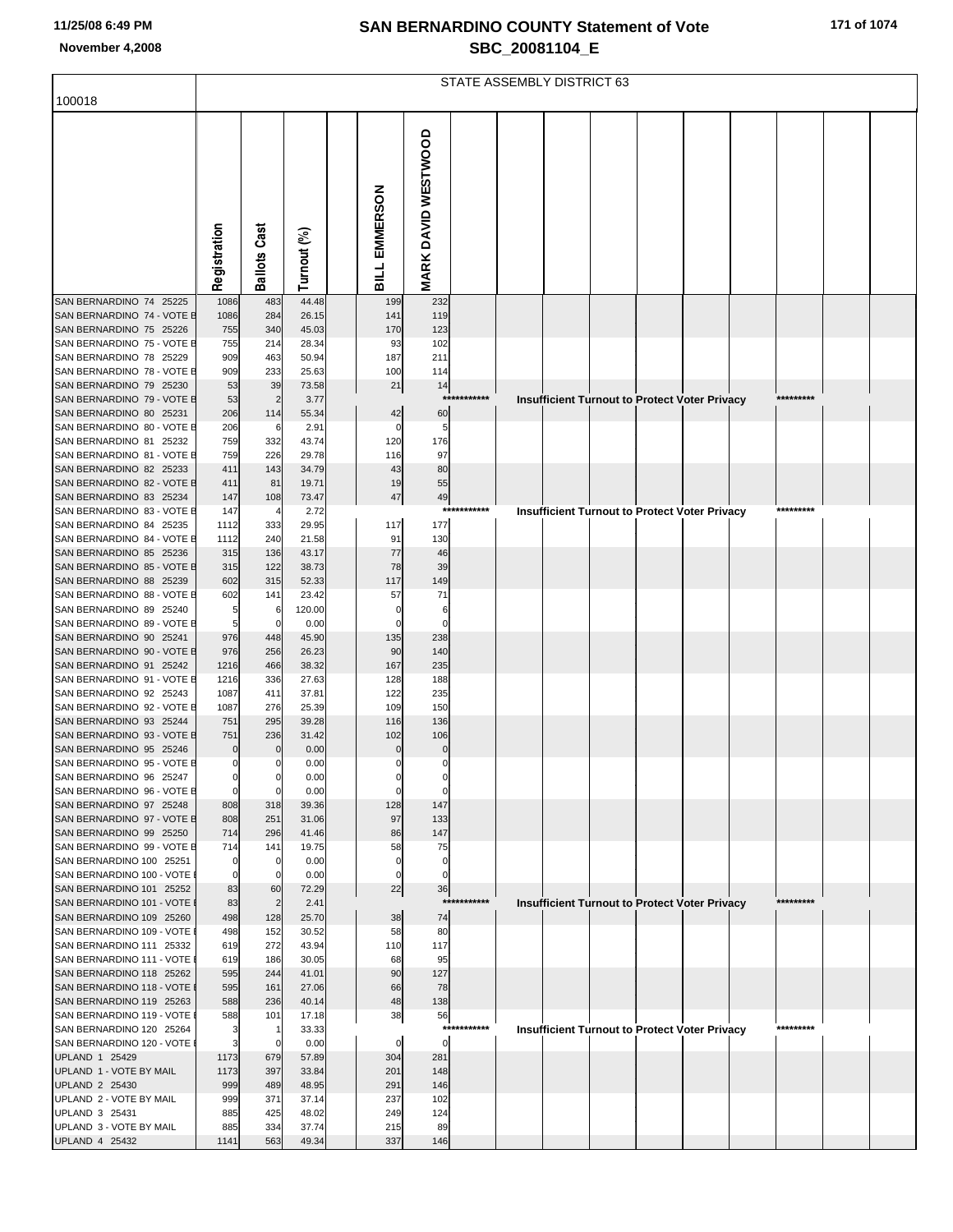| 172 of 1074 |  |
|-------------|--|
|-------------|--|

|                                             | STATE ASSEMBLY DISTRICT 63 |                     |                |  |               |                     |  |  |  |  |  |  |  |  |
|---------------------------------------------|----------------------------|---------------------|----------------|--|---------------|---------------------|--|--|--|--|--|--|--|--|
| 100018                                      |                            |                     |                |  |               |                     |  |  |  |  |  |  |  |  |
|                                             | Registration               | <b>Ballots Cast</b> | Turnout (%)    |  | BILL EMMERSON | MARK DAVID WESTWOOD |  |  |  |  |  |  |  |  |
| UPLAND 4 - VOTE BY MAIL                     | 1141                       | 402                 | 35.23          |  | 248           | 113                 |  |  |  |  |  |  |  |  |
| UPLAND 5 25433                              | 1250                       | 464                 | 37.12          |  | 254           | 161                 |  |  |  |  |  |  |  |  |
| UPLAND 5 - VOTE BY MAIL<br>UPLAND 6 25434   | 1250<br>897                | 507<br>382          | 40.56<br>42.59 |  | 316<br>213    | 155<br>120          |  |  |  |  |  |  |  |  |
| UPLAND 6 - VOTE BY MAIL                     | 897                        | 380                 | 42.36          |  | 252           | 101                 |  |  |  |  |  |  |  |  |
| UPLAND 7 25435                              | 843                        | 431                 | 51.13          |  | 222           | 162                 |  |  |  |  |  |  |  |  |
| UPLAND 7 - VOTE BY MAIL<br>UPLAND 8 25436   | 843<br>1244                | 275<br>557          | 32.62<br>44.77 |  | 146<br>283    | 108<br>195          |  |  |  |  |  |  |  |  |
| UPLAND 8 - VOTE BY MAIL                     | 1244                       | 486                 | 39.07          |  | 296           | 157                 |  |  |  |  |  |  |  |  |
| UPLAND 9 25437                              | 1050                       | 446                 | 42.48          |  | 259           | 134                 |  |  |  |  |  |  |  |  |
| UPLAND 9 - VOTE BY MAIL                     | 1050                       | 437                 | 41.62          |  | 286           | 126                 |  |  |  |  |  |  |  |  |
| UPLAND 10 25438<br>UPLAND 10 - VOTE BY MAIL | 1282<br>1282               | 560<br>529          | 43.68<br>41.26 |  | 308<br>341    | 179<br>159          |  |  |  |  |  |  |  |  |
| UPLAND 11 25439                             | 1628                       | 680                 | 41.77          |  | 332           | 259                 |  |  |  |  |  |  |  |  |
| UPLAND 11 - VOTE BY MAIL                    | 1628                       | 544                 | 33.42          |  | 296           | 197                 |  |  |  |  |  |  |  |  |
| UPLAND 12 25440<br>UPLAND 12 - VOTE BY MAIL | 734<br>734                 | 395<br>225          | 53.81<br>30.65 |  | 203<br>134    | 151<br>78           |  |  |  |  |  |  |  |  |
| UPLAND 13 25441                             | 1257                       | 625                 | 49.72          |  | 350           | 209                 |  |  |  |  |  |  |  |  |
| UPLAND 13 - VOTE BY MAIL                    | 1257                       | 494                 | 39.30          |  | 283           | 174                 |  |  |  |  |  |  |  |  |
| UPLAND 14 25442                             | 1093                       | 442                 | 40.44          |  | 229           | 155                 |  |  |  |  |  |  |  |  |
| UPLAND 14 - VOTE BY MAIL<br>UPLAND 15 25443 | 1093<br>1153               | 394<br>633          | 36.05<br>54.90 |  | 215<br>293    | 154<br>267          |  |  |  |  |  |  |  |  |
| UPLAND 15 - VOTE BY MAIL                    | 1153                       | 344                 | 29.84          |  | 203           | 124                 |  |  |  |  |  |  |  |  |
| UPLAND 16 25444                             | 1039                       | 481                 | 46.29          |  | 243           | 180                 |  |  |  |  |  |  |  |  |
| UPLAND 16 - VOTE BY MAIL                    | 1039                       | 373                 | 35.90          |  | 223           | 119                 |  |  |  |  |  |  |  |  |
| UPLAND 17 25445<br>UPLAND 17 - VOTE BY MAIL | 1254<br>1254               | 608<br>486          | 48.48<br>38.76 |  | 329<br>306    | 202<br>146          |  |  |  |  |  |  |  |  |
| UPLAND 18 25446                             | 1113                       | 634                 | 56.96          |  | 313           | 249                 |  |  |  |  |  |  |  |  |
| UPLAND 18 - VOTE BY MAIL                    | 1113                       | 332                 | 29.83          |  | 177           | 126                 |  |  |  |  |  |  |  |  |
| UPLAND 19 25447<br>UPLAND 19 - VOTE BY MAIL | 576<br>576                 | 329<br>273          | 57.12<br>47.40 |  | 180<br>195    | 84<br>58            |  |  |  |  |  |  |  |  |
| UPLAND 20 25448                             | 1150                       | 518                 | 45.04          |  | 258           | 188                 |  |  |  |  |  |  |  |  |
| UPLAND 20 - VOTE BY MAIL                    | 1150                       | 401                 | 34.87          |  | 240           | 127                 |  |  |  |  |  |  |  |  |
| UPLAND 21 25449<br>UPLAND 21 - VOTE BY MAIL | 608<br>608                 | 287<br>212          | 47.20<br>34.87 |  | 129<br>124    | 129<br>78           |  |  |  |  |  |  |  |  |
| UPLAND 22 25450                             | 1150                       | 632                 | 54.96          |  | 284           | 260                 |  |  |  |  |  |  |  |  |
| UPLAND 22 - VOTE BY MAIL                    | 1150                       | 312                 | 27.13          |  | 185           | 97                  |  |  |  |  |  |  |  |  |
| UPLAND 23 25451                             | 783                        | 377                 | 48.15          |  | 164           | 165                 |  |  |  |  |  |  |  |  |
| UPLAND 23 - VOTE BY MAIL<br>UPLAND 24 25452 | 783<br>917                 | 199<br>466          | 25.42<br>50.82 |  | 110<br>204    | 76<br>208           |  |  |  |  |  |  |  |  |
| UPLAND 24 - VOTE BY MAIL                    | 917                        | 229                 | 24.97          |  | 121           | 83                  |  |  |  |  |  |  |  |  |
| UPLAND 25 25453                             | 819                        | 399                 | 48.72          |  | 165           | 189                 |  |  |  |  |  |  |  |  |
| UPLAND 25 - VOTE BY MAIL<br>UPLAND 26 25454 | 819<br>1095                | 220<br>582          | 26.86<br>53.15 |  | 95<br>203     | 103<br>293          |  |  |  |  |  |  |  |  |
| UPLAND 26 - VOTE BY MAIL                    | 1095                       | 238                 | 21.74          |  | 107           | 102                 |  |  |  |  |  |  |  |  |
| UPLAND 27 25455                             | 848                        | 396                 | 46.70          |  | 107           | 231                 |  |  |  |  |  |  |  |  |
| UPLAND 27 - VOTE BY MAIL<br>UPLAND 28 25456 | 848<br>1159                | 161<br>496          | 18.99<br>42.80 |  | 40<br>164     | 108<br>239          |  |  |  |  |  |  |  |  |
| UPLAND 28 - VOTE BY MAIL                    | 1159                       | 282                 | 24.33          |  | 114           | 138                 |  |  |  |  |  |  |  |  |
| UPLAND 29 25457                             | 966                        | 284                 | 29.40          |  | 75            | 185                 |  |  |  |  |  |  |  |  |
| UPLAND 29 - VOTE BY MAIL                    | 966                        | 210                 | 21.74          |  | 89            | 104                 |  |  |  |  |  |  |  |  |
| UPLAND 30 25458<br>UPLAND 30 - VOTE BY MAIL | 1369<br>1369               | 657<br>266          | 47.99<br>19.43 |  | 201<br>115    | 359<br>131          |  |  |  |  |  |  |  |  |
| UPLAND 31 25459                             | 691                        | 322                 | 46.60          |  | 126           | 151                 |  |  |  |  |  |  |  |  |
| UPLAND 31 - VOTE BY MAIL                    | 691                        | 163                 | 23.59          |  | 80            | 71                  |  |  |  |  |  |  |  |  |
| UPLAND 32 25460                             | 1093                       | 651                 | 59.56          |  | 265           | 301                 |  |  |  |  |  |  |  |  |
| UPLAND 32 - VOTE BY MAIL<br>UPLAND 33 25461 | 1093<br>1346               | 281<br>666          | 25.71<br>49.48 |  | 155<br>234    | 104<br>337          |  |  |  |  |  |  |  |  |
| UPLAND 33 - VOTE BY MAIL                    | 1346                       | 312                 | 23.18          |  | 125           | 160                 |  |  |  |  |  |  |  |  |
| UPLAND 35 25463                             | 905                        | 464                 | 51.27          |  | 142           | 248                 |  |  |  |  |  |  |  |  |
| UPLAND 35 - VOTE BY MAIL                    | 905                        | 164                 | 18.12          |  | 74            | 76                  |  |  |  |  |  |  |  |  |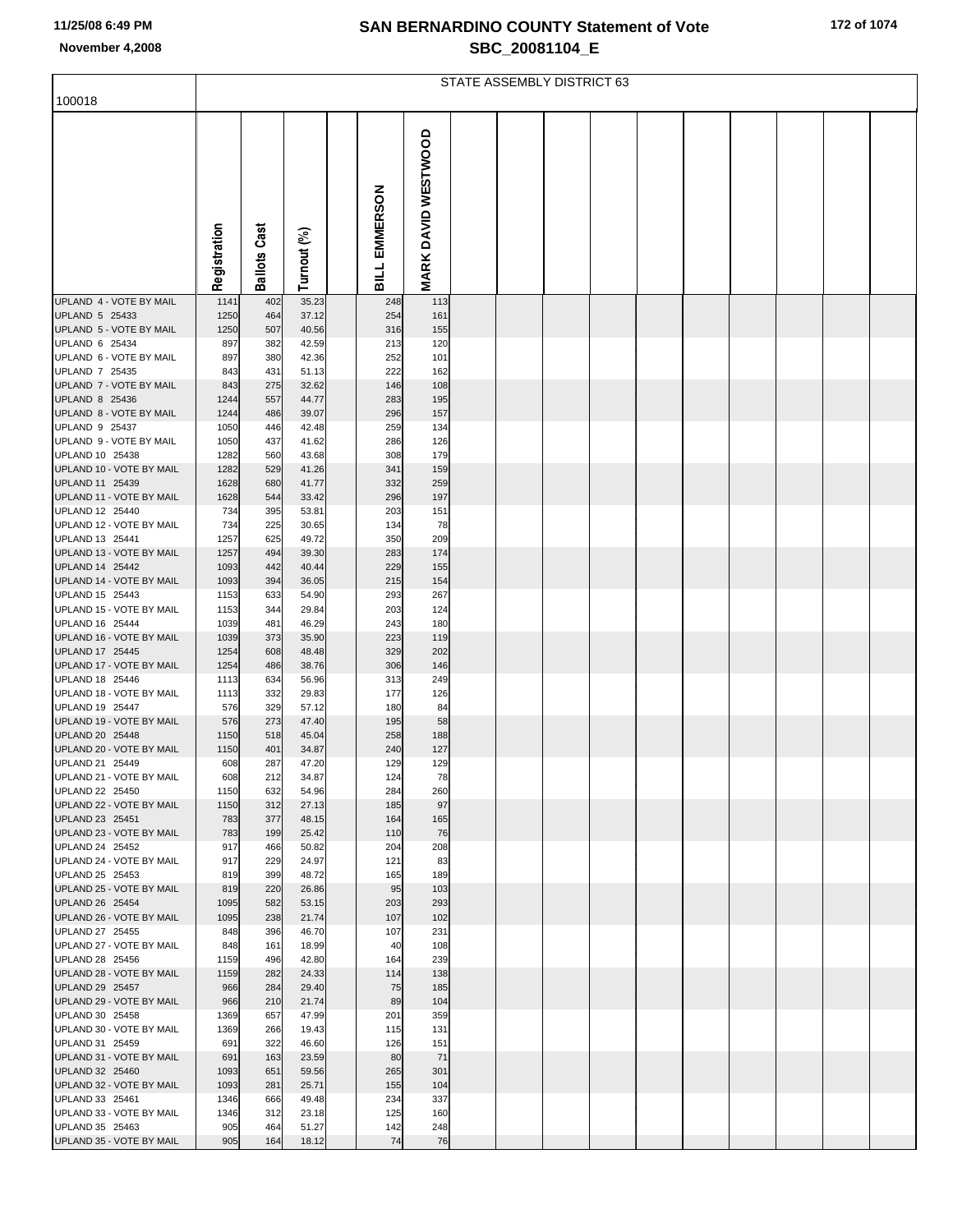| 173 of 1074 |  |
|-------------|--|
|-------------|--|

|                                                    | STATE ASSEMBLY DISTRICT 63 |                     |                |                |                            |             |  |  |  |  |                                                      |  |           |  |
|----------------------------------------------------|----------------------------|---------------------|----------------|----------------|----------------------------|-------------|--|--|--|--|------------------------------------------------------|--|-----------|--|
| 100018                                             |                            |                     |                |                |                            |             |  |  |  |  |                                                      |  |           |  |
|                                                    | Registration               | <b>Ballots Cast</b> | Turnout (%)    | BILL EMMERSON  | MARK DAVID WESTWOOD        |             |  |  |  |  |                                                      |  |           |  |
| UPLAND 36 25464                                    | 885                        | 389                 | 43.95          | 131            | 183                        |             |  |  |  |  |                                                      |  |           |  |
| UPLAND 36 - VOTE BY MAIL                           | 885                        | 240                 | 27.12          | 112            | 105                        |             |  |  |  |  |                                                      |  |           |  |
| UPLAND 37 25465<br>UPLAND 37 - VOTE BY MAIL        | 673<br>673                 | 295<br>192          | 43.83<br>28.53 | 109<br>94      | 135<br>81                  |             |  |  |  |  |                                                      |  |           |  |
| UPLAND 38 25466                                    | 801                        | 325                 | 40.57          | 138            | 156                        |             |  |  |  |  |                                                      |  |           |  |
| UPLAND 38 - VOTE BY MAIL                           | 801                        | 246                 | 30.71          | 102            | 115                        |             |  |  |  |  |                                                      |  |           |  |
| UPLAND 39 25467                                    |                            | $\mathbf 0$         | 0.00           | $\Omega$       | 0                          |             |  |  |  |  |                                                      |  |           |  |
| UPLAND 39 - VOTE BY MAIL<br>UPLAND 40 25468        | $\Omega$<br>$\Omega$       | 0<br>0              | 0.00<br>0.00   | 0<br>$\Omega$  | $\pmb{0}$<br>$\mathbf 0$   |             |  |  |  |  |                                                      |  |           |  |
| UPLAND 40 - VOTE BY MAIL                           | 0                          | 0                   | 0.00           | 0              | 0                          |             |  |  |  |  |                                                      |  |           |  |
| UPLAND 41 25469                                    | 12                         | 8                   | 66.67          |                |                            |             |  |  |  |  |                                                      |  |           |  |
| UPLAND 41 - VOTE BY MAIL                           | 12                         | 0                   | 0.00           |                | $\Omega$                   |             |  |  |  |  |                                                      |  |           |  |
| <b>UPLAND 42 25470</b><br>UPLAND 42 - VOTE BY MAIL | $\Omega$<br>$\Omega$       | O<br>0              | 0.00           | $\Omega$       | $\Omega$                   |             |  |  |  |  |                                                      |  |           |  |
| UPLAND 43 25471                                    | $\Omega$                   | O                   | 0.00<br>0.00   | $\Omega$       | $\mathbf 0$                |             |  |  |  |  |                                                      |  |           |  |
| UPLAND 43 - VOTE BY MAIL                           | O                          | 0                   | 0.00           | 0              | 0                          |             |  |  |  |  |                                                      |  |           |  |
| UPLAND 44 25472                                    | O                          |                     | 0.00           | 0              |                            |             |  |  |  |  |                                                      |  |           |  |
| UPLAND 44 - VOTE BY MAIL                           | $\Omega$                   | $\Omega$            | 0.00           | 0              | 0                          |             |  |  |  |  |                                                      |  |           |  |
| UPLAND 45 25473<br>UPLAND 45 - VOTE BY MAIL        | 183<br>183                 | 146                 | 79.78          | 78             | 49                         | *********** |  |  |  |  |                                                      |  | ********* |  |
| UPLAND 46 25474                                    | 121                        | 93                  | 0.55<br>76.86  | 66             | 21                         |             |  |  |  |  | <b>Insufficient Turnout to Protect Voter Privacy</b> |  |           |  |
| UPLAND 46 - VOTE BY MAIL                           | 121                        | $\mathbf 0$         | 0.00           | 0              | 0                          |             |  |  |  |  |                                                      |  |           |  |
| UPLAND 47 25475                                    | 246                        | 201                 | 81.71          | 144            | 44                         |             |  |  |  |  |                                                      |  |           |  |
| UPLAND 47 - VOTE BY MAIL                           | 246                        | $\mathbf 0$         | 0.00           | 0              | $\mathbf 0$                |             |  |  |  |  |                                                      |  |           |  |
| VERDEMONT 1 25383<br>VERDEMONT 1 - VOTE BY MAIL    | 115<br>115                 | 61                  | 53.04<br>1.74  | 42             | 18                         | *********** |  |  |  |  | Insufficient Turnout to Protect Voter Privacy        |  | ********* |  |
| VERDEMONT 2 25384                                  | 19                         | 13                  | 68.42          | 6              | 4                          |             |  |  |  |  |                                                      |  |           |  |
| VERDEMONT 2 - VOTE BY MAIL                         | 19                         | 0                   | 0.00           | 0              | 0                          |             |  |  |  |  |                                                      |  |           |  |
| YUCAIPA 1 25548                                    | 1141                       | 570                 | 49.96          | 314            | 178                        |             |  |  |  |  |                                                      |  |           |  |
| YUCAIPA 1 - VOTE BY MAIL<br><b>YUCAIPA 2 25549</b> | 1141<br>1734               | 325<br>857          | 28.48<br>49.42 | 212<br>511     | 94<br>228                  |             |  |  |  |  |                                                      |  |           |  |
| YUCAIPA 2 - VOTE BY MAIL                           | 1734                       | 632                 | 36.45          | 418            | 183                        |             |  |  |  |  |                                                      |  |           |  |
| YUCAIPA 22 25569                                   | 626                        | 292                 | 46.65          | 167            | 81                         |             |  |  |  |  |                                                      |  |           |  |
| YUCAIPA 22 - VOTE BY MAIL                          | 626                        | 185                 | 29.55          | 100            | 70                         |             |  |  |  |  |                                                      |  |           |  |
| YUCAIPA 23 25570<br>YUCAIPA 23 - VOTE BY MAIL      | 1173<br>1173               | 568<br>402          | 48.42<br>34.27 | 329<br>249     | 155<br>118                 |             |  |  |  |  |                                                      |  |           |  |
| YUCAIPA 24 25571                                   | $\Omega$                   | $\Omega$            | 0.00           | $\Omega$       | $\mathbf 0$                |             |  |  |  |  |                                                      |  |           |  |
| YUCAIPA 24 - VOTE BY MAIL                          | $\mathbf{0}$               | $\mathbf{0}$        | 0.00           | $\mathbf 0$    | $\pmb{0}$                  |             |  |  |  |  |                                                      |  |           |  |
| YUCAIPA 26 25573                                   | $\mathbf 0$                | 0                   | 0.00           | $\mathbf 0$    | $\pmb{0}$                  |             |  |  |  |  |                                                      |  |           |  |
| YUCAIPA 26 - VOTE BY MAIL                          | 0                          | 0                   | 0.00           | 0              | 0                          |             |  |  |  |  |                                                      |  |           |  |
| YUCAIPA 27 25574<br>YUCAIPA 27 - VOTE BY MAIL      | 18<br>18                   | 8<br>$\Omega$       | 44.44<br>0.00  | $\Omega$       | $\overline{2}$<br>$\Omega$ |             |  |  |  |  |                                                      |  |           |  |
| YUCAIPA 28 25575                                   | 15                         | 14                  | 93.33          | 10             |                            |             |  |  |  |  |                                                      |  |           |  |
| YUCAIPA 28 - VOTE BY MAIL                          | 15                         |                     | 0.00           | $\Omega$       | $\Omega$                   |             |  |  |  |  |                                                      |  |           |  |
| <b>Precinct Totals</b>                             | 238824                     | 114349              | 47.88          | 52146          | 46621                      |             |  |  |  |  |                                                      |  |           |  |
| VOTE BY MAIL Totals                                | 238824                     | 69868               | 29.26          | 36556          | 27465                      |             |  |  |  |  |                                                      |  |           |  |
|                                                    |                            |                     |                |                |                            |             |  |  |  |  |                                                      |  |           |  |
| <b>Grand Totals</b><br><b>SAN BERNARDINO</b>       | 238824<br>238824           | 184217<br>184217    | 77.14<br>77.14 | 88702<br>88702 | 74086<br>74086             |             |  |  |  |  |                                                      |  |           |  |
| STATE BOARD OF EQUALIZATI                          | 28400                      | 20992               | 73.92          | 8824           | 9661                       |             |  |  |  |  |                                                      |  |           |  |
| STATE BOARD OF EQUALIZATION                        | 210424                     | 163225              | 77.57          | 79878          | 64425                      |             |  |  |  |  |                                                      |  |           |  |
| 26th CONGRESS                                      | 121932                     | 97460               | 79.93          | 48227          | 37563                      |             |  |  |  |  |                                                      |  |           |  |
| 41st CONGRESS                                      | 80639                      | 61028               | 75.68          | 30536          | 23874                      |             |  |  |  |  |                                                      |  |           |  |
| 43rd CONGRESS<br>31st SENATE                       | 36253<br>200819            | 25729<br>157225     | 70.97<br>78.29 | 9939<br>78369  | 12649<br>60801             |             |  |  |  |  |                                                      |  |           |  |
| 32nd SENATE                                        | 38005                      | 26992               | 71.02          | 10333          | 13285                      |             |  |  |  |  |                                                      |  |           |  |
| 63rd ASSEMBLY                                      | 238824                     | 184217              | 77.14          | 88702          | 74086                      |             |  |  |  |  |                                                      |  |           |  |
| Supervisorial District 2                           | 138866                     | 110399              | 79.50          | 53443          | 43655                      |             |  |  |  |  |                                                      |  |           |  |
| Supervisorial District 3                           | 91185                      | 67884               | 74.45          | 33140          | 27421                      |             |  |  |  |  |                                                      |  |           |  |